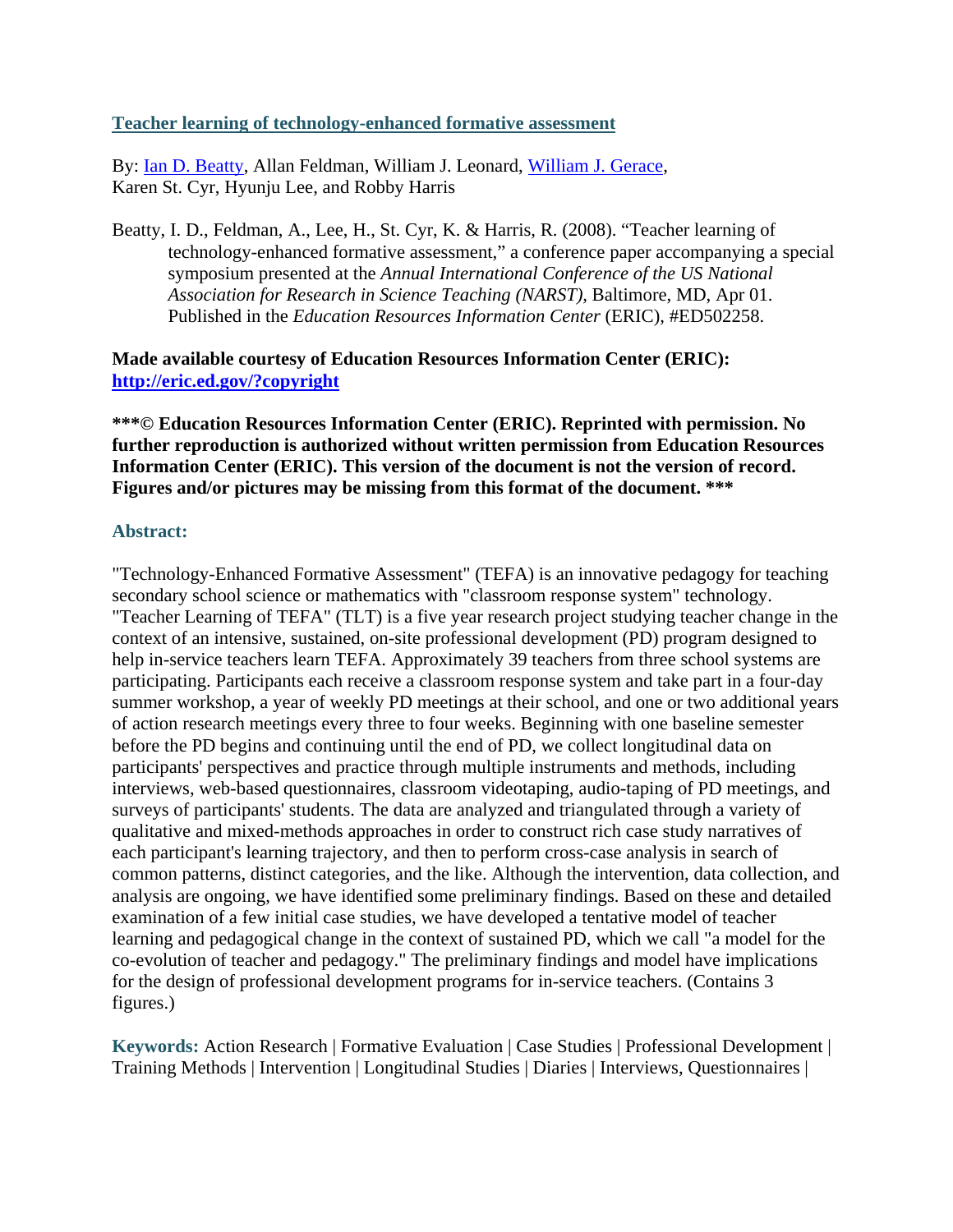Technology Education | Technology Integration | Program Effectiveness | Participant Satisfaction | Secondary School Teachers

**Article:** 

**\*\*\*Note: Full text of article below**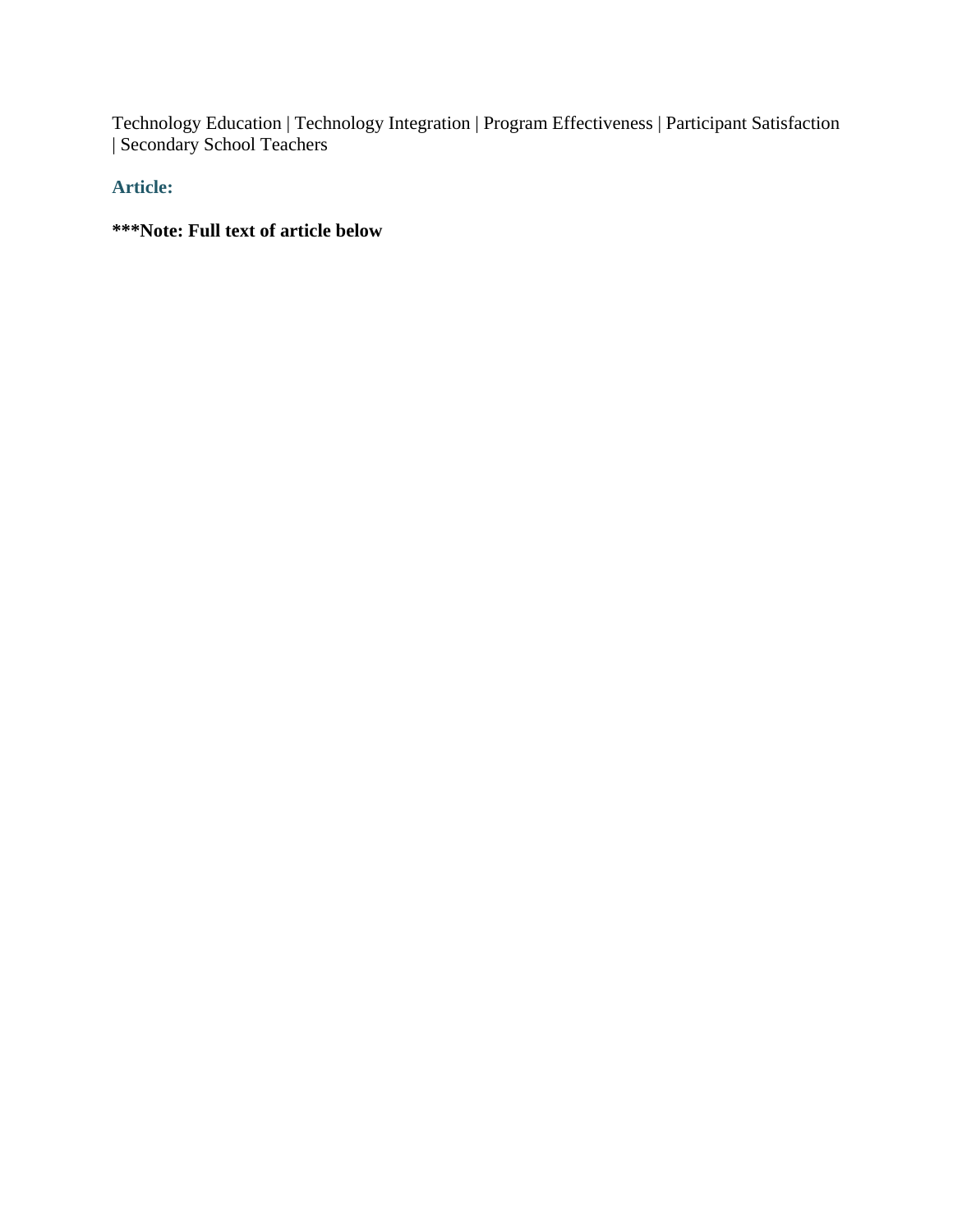# **Teacher Learning of Technology-Enhanced Formative Assessment**

Ian D. Beatty, Allan Feldman, William J. Leonard, William J. Gerace, Karen St. Cyr, Hyunju Lee, Robby Harris

> *Scientific Reasoning Research Institute University of Massachusetts Amherst*

> > April 9, 2008

*Technology-Enhanced Formative Assessment* (TEFA) is a pedagogy for teaching with classroom response technology. *Teacher Learning of TEFA* is a five-year research project studying teacher change, in the context of an intensive professional development program designed to help science and mathematics teachers learn TEFA. First, we provide an overview of the project's participating teachers, its intervention (consisting of the technology, the pedagogy, and the professional development program), and its research design. Then, we present narratives describing the unfolding change process experienced by four teachers. Afterward, we present some preliminary findings of the research, describe a "model for the co-evolution of teacher and pedagogy" that we are developing, and identify general implications for professional development.

This paper is a slightly elaborated version of the "script" for our presentation at the 2008 conference of the *National Association for Research in Science Teaching* in Baltimore, Maryland, USA. It was presented in Strand 4 ("Science Teaching—Secondary School") from 2:00 to 3:30 on Tuesday, April 1. We have deliberately retained an informal, conversational manner here, and tried to mimic a little of the accompanying slides' style.

The project and its presentation have been funded by the US National Science Foundation through its Teacher Professional Continuum program, grant number TPC-0456124.

# **part 0: introduction**

We are interested in **teacher change**: in promoting it, supporting it, and understanding it. That means we're interested in the **process** of teacher change — how teachers change their views, their capacities, their practices, and their "way of being a teacher" (Blum, 1999; Davis, Feldman, Irwin, Pedevillano, Capobianco & Weiss, 2003).

Abundant evidence documents the **gap** between the science education research community's general knowledge of what makes for effective instruction and what happens every day in many classrooms (Bransford, Brown & Cocking, 1999). There is also abundant evidence that most teachers really **want** to do their jobs as well as possible, but that pedagogical change is hard,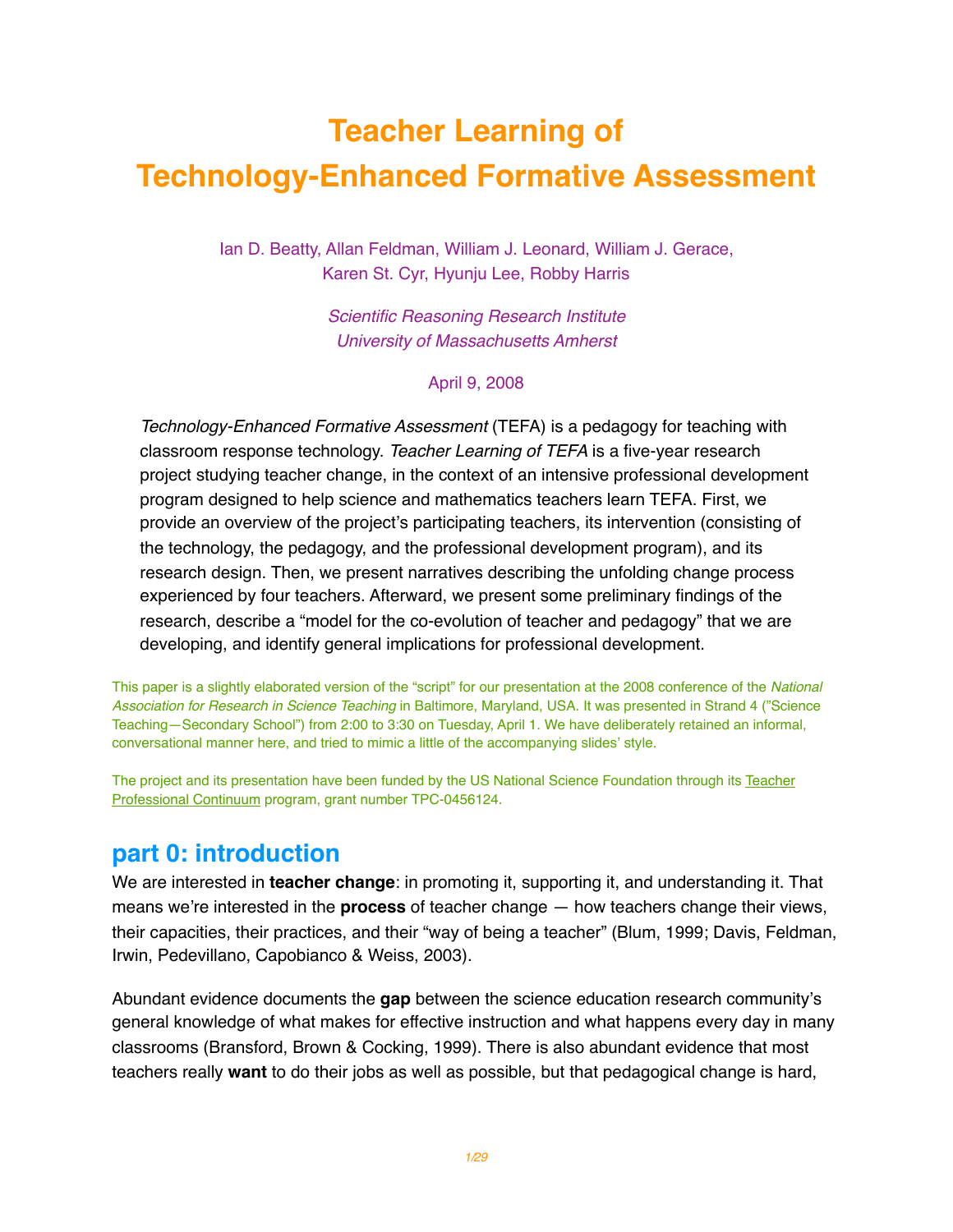and most interventions fail, or at least succeed only weakly compared to the aspirations of their designers (Kennedy, 2006).

We don't think enough is known about **how** teacher change occurs, **why** it is difficult, or **how** we can better facilitate it.

*Teacher Learning of Technology-Enhanced Formative Assessment* (TLT) is a five-year research project focused on studying teacher learning and pedagogical change. Our goals today are to tell you a little bit about the project, to give you a glimpse through our window into teacher change, and to share some of our preliminary findings.

The core of this presentation, in part 2, consists of four **stories**: narratives of teacher change for four of our participating teachers. But first, in part 1, we'll describe the **context** of those stories: our project participants, our intervention, and our research design. At the end, in part 3, we'll describe some general **findings** that cut across these four cases and others, present a model of teacher change that we've been developing, and identify some implications for professional development.

# **part 1: context**

To study teacher change, we need three ingredients: **teachers**, an **intervention** that induces change, and a **research design** for observing that change.

# **a. the teachers**

We are working with approximately 39 teachers from three school systems. We say "approximately" because there is some attrition, and the number depends on exactly **when** you count. The total number about whom we have at least a little data is larger; the number currently active is smaller.

We have four "sites" in three school districts, all in western Massachusetts. We've staggered the start dates to distribute the load on our professional development and research staff, and to provide us the opportunity for mid-course corrections.

Our first site is a combined middle-and-high school in a **rural multi-town district**. For a while it was flirting with a "high needs" designation, but seems to have escaped that. We began our first intervention year there  $-$  in August 2006  $-$  with ten participating teachers, six from the high school and four from the middle school. Four taught science (two at each level), and the remainder taught math. After the first intervention year ended, four teachers left the project for various reasons, although two indicated that they wanted to continue practicing the pedagogy, but without participating in professional development or data collection activities.

Our second site, begun one year later, is a high school in a **diverse college town**. These teachers were so enthusiastic that they basically pestered us into letting them join; we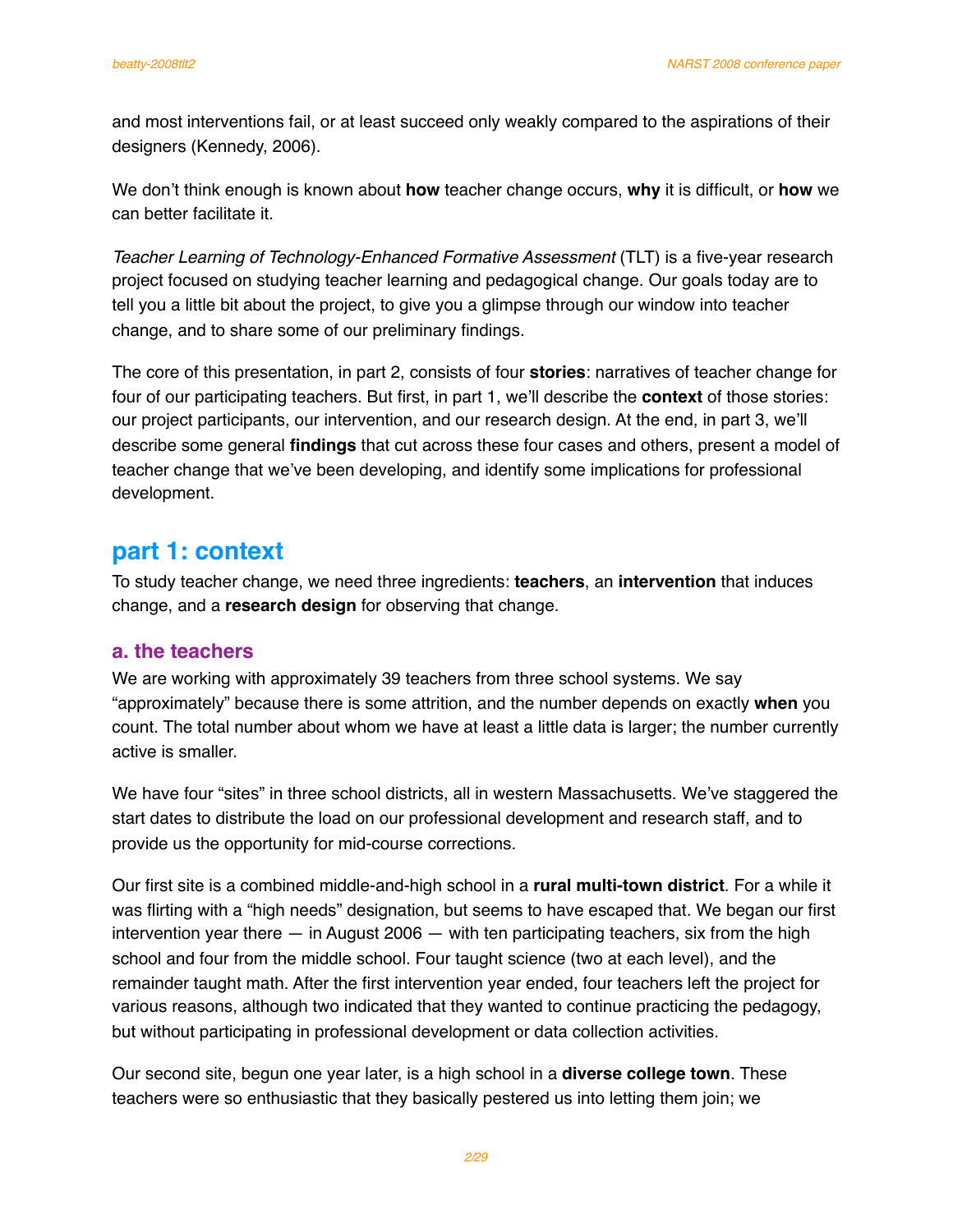accommodated them by switching from a two-site to a three-site design. All seven teachers of the science department are participating, as well as one math teacher.

Our third and fourth sites have just recently been organized, and the intervention will begin in August 2008. The third site is one of the largest high schools in western Massachusetts, in a **sprawling suburban area** adjacent to a large city. We have ten science teachers and one math teacher participating, as well as one science teacher from the nearby vocational school.

As we were negotiating with that school, the district's middle school teachers asked to join. The opportunity to learn more about how our pedagogy and professional development work at the middle school level, and to impact an entire district's secondary schools at once, was too good to pass up. So, we combined the interested teachers from the **two middle schools** into a fourth "site" that will run in parallel with the third site. This fourth site has eight teachers, all in science.

(This causes our total number of participants to significantly exceed the number we planned on. Due to unforeseen economies, our budget can handle this, but it will place a severe strain on our person-power, and we will be forced to become more efficient. This is not necessarily bad, since we want to look down the road towards scalability, anyway.)

So, you can see that we have quite a mix of math and science, middle and high school, although we're slanted towards high school science since that was our original focus and mandate.

We also have a cross-section of socioeconomic types. It's not quite as broad as we wanted: we tried hard to find an urban school with a large minority population that we could partner with, and we came close, but the ones we negotiated with couldn't pull together the basic technical infrastructure that the project required. Which, of course, simply highlights the difficulties facing that kind of school district.

# **b. the intervention**

The second ingredient of our study is the intervention. Our intervention consists of a **hook**, a **pedagogy**, and a **professional development** program.

#### *the hook*

The hook is the bit that catches teachers' attention and captures their initial interest. It's not a shallow gimmick, but rather something distinctive and characteristic that they can immediately see potential in. Our hook is the use of *classroom response system* (CRS) technology, known informally as "clickers" (Beatty, 2004; Dufresne, Gerace, Leonard, Mestre & Wenk, 1996; Fies & Marshall, 2006).

In essence, a CRS is nothing more than a set of simple transmitters that students use to send in their answers to some question; a receiver and software that runs on the teacher's computer, collecting and instantly aggregating answers from the whole class; and a way to display the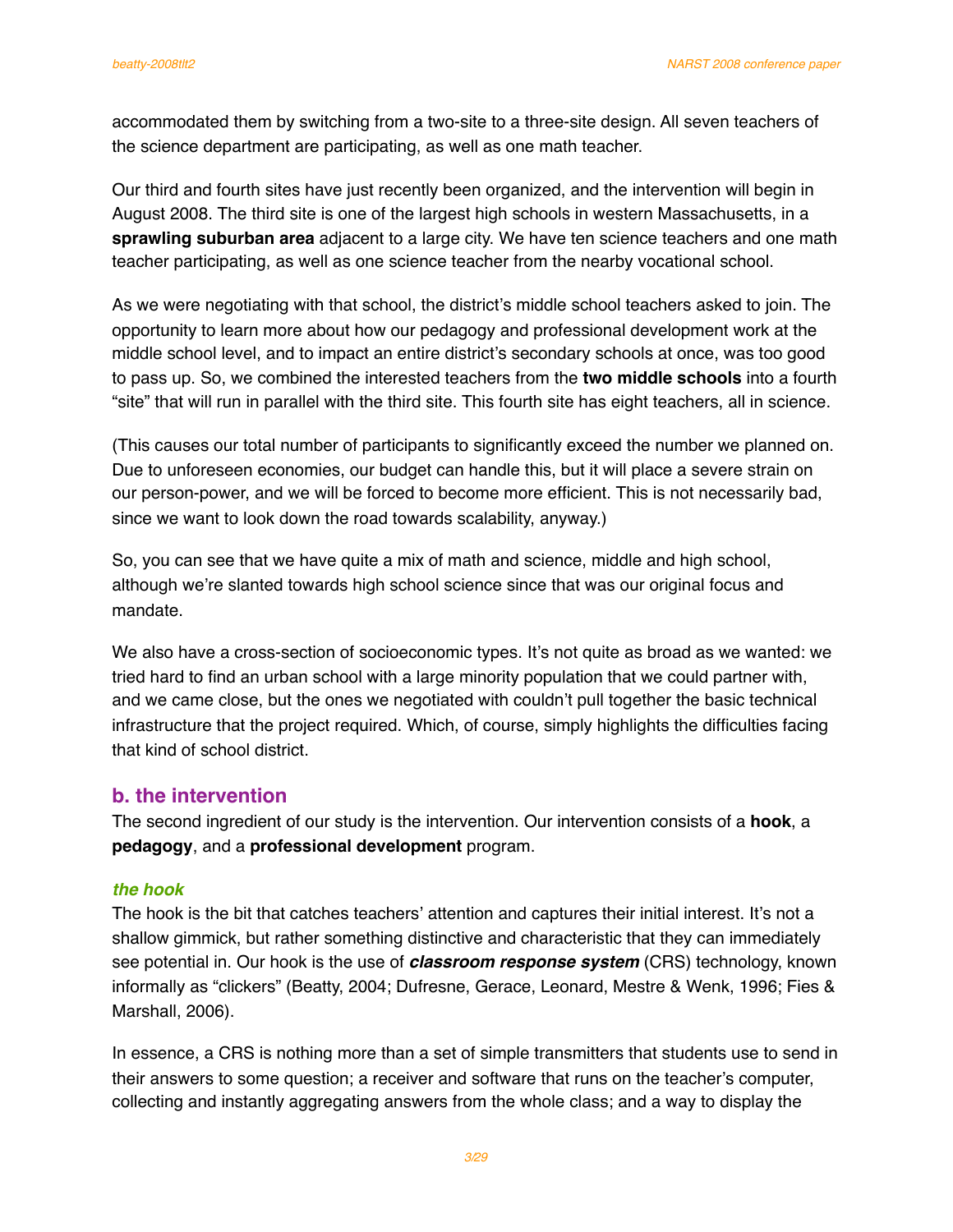distribution of answer choices to the teacher and the students, typically as a histogram on a data projector or wall-mounted monitor. In our experience, CRSs are becoming increasingly common in universities (Banks, 2006), but are still rare in K-12 schools.

A CRS is just a tool, and a teacher can use that tool for many, many different purposes. This raises the question of what a teacher **should** use one for. And that is where our pedagogy comes in.

#### *the pedagogy*

The "pedagogy" part of our intervention is something we've been developing since 1993. It began in the context of university physics, expanding to other subjects and into secondary schools. We call it *Technology-Enhanced Formative Assessment* — "TEFA" for short. It's quite rich and rather carefully designed, and we could easily fill a ninety-minute session talking about just that. So, we'll barely scratch the surface here. A more detailed description of some of its components and aspects is available in previous writings (Dufresne et al., 1996; Beatty, Leonard, Gerace & Dufresne, 2006), and we are currently preparing a definitive exposition and defense for journal publication.

At the heart of TEFA, defining and directing it, are **four core principles**: *question-driven instruction*, *dialogical discourse*, *formative assessment*, and *meta-level communication*.

- 1. Motivate and focus student learning with **question-driven instruction** (QDI). This means posing tough, rich, meaty, often messy questions to students in order to contextualize and motivate subsequent learning, and often in order to catalyze or precipitate learning. It is grounded in the conceptual change tradition (Scott, Asoki & Leach, 2007). It is motivated by an understanding that students perceive, process, and store information differently in response to a need, and that they "get" ideas by wrestling with the application of those ideas (Bransford et al., 1999, p. 139).
- 2. Develop students' understanding and scientific fluency with **dialogical discourse** (DD). This means engaging students in discussion in which multiple ideas and ways of thinking are explored and contrasted, and in which students articulate and explore their own thinking. It is grounded in the sociocultural tradition (Carlsen, 2007; Mortimer & Scott, 2003). It is motivated by an understanding that learning science largely means learning the *social language* of science (Bakhtin, summarized in Wertsch, 1991, pp. 93-118), and one must practice speaking a language to develop fluency. It is also motivated by an understanding that the tools students use for internal cogitation are appropriated from social interactions (Vygotsky, 1987).
- 3. Optimize teaching and students' learning with **formative assessment** (FA) In this context, this means making students' knowledge and thinking visible in order to adjust and optimize subsequent learning and teaching. It is motivated by an understanding that effective instruction requires detailed and current information about the specific students being taught,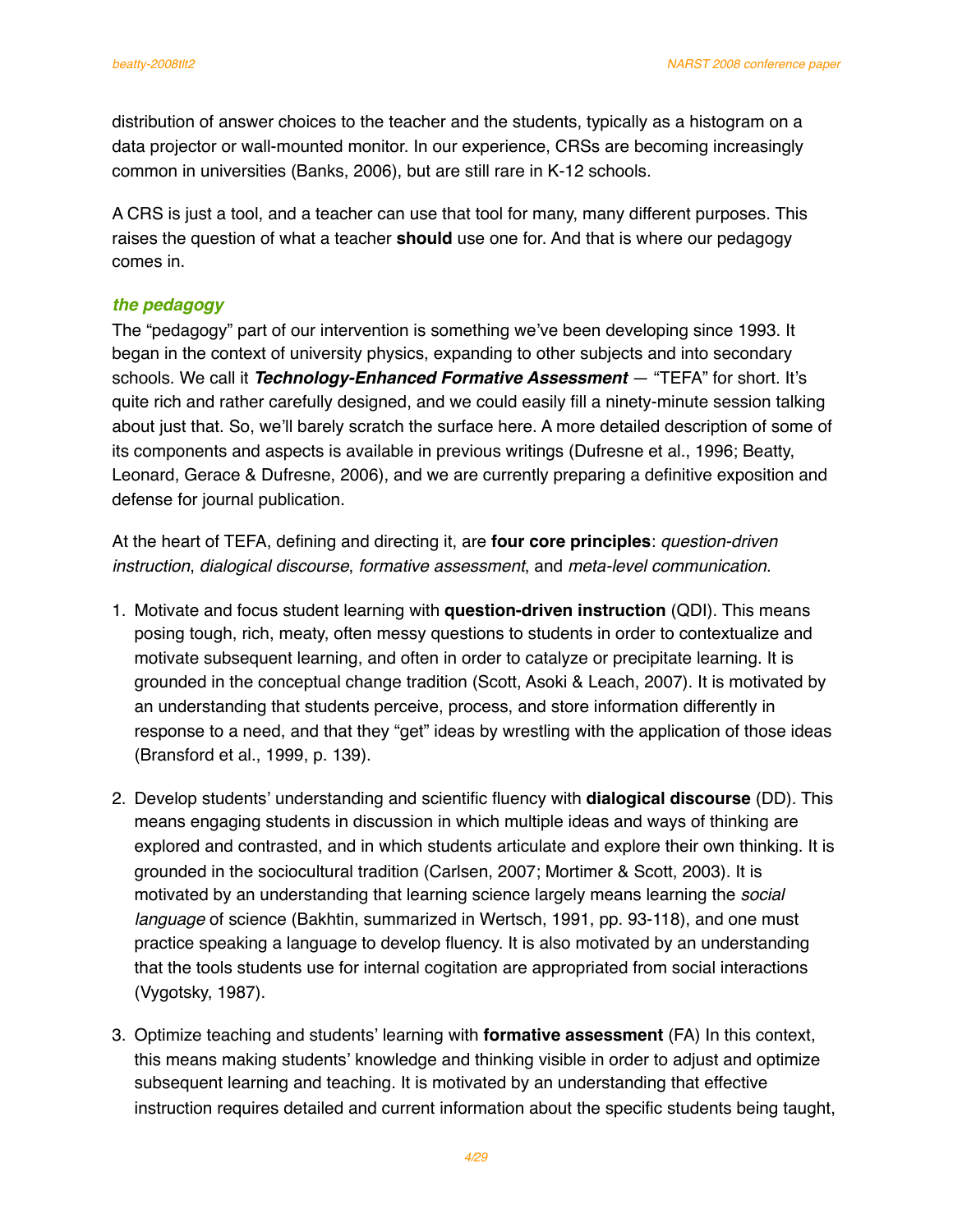and that effective learning requires accurate self-knowledge (Wiliam, 2007). According to a seminal literature review by Paul Black and Dylan Wiliam (1998), educational "innovations" involving formative assessment produce learning gains that are among the largest ever found for educational innovations.

4. Help students cooperate in the learning process and develop metacognitive skills with **metalevel communication** (MLC). This means communicating about communication, about cognition, about learning, and about the purposes of instructional experiences. It is grounded in literature on student motivation and self-regulation (Koballa & Glynn, 2007; Wilson, 2006). It is motivated by an understanding that learning works better when students frame their participation appropriately and understand what they are supposed to be paying attention to (Hammer, 1996; Hammer & Elby, 2003).

These four principles are *not* independent and arbitrary beliefs. Rather, they interlock and reinforce each other in a highly synergistic way. This can be seen in the way they come together in the *question cycle*, the canonical or prototypical way that TEFA is enacted in the classroom (figure 1).

The teacher begins a cycle by presenting a **question** or problem to the class. Students **think** about it, ether individually or talking in small groups, and and decide upon their answers. They then enter their **responses** into their classroom response system transmitters. The software aggregates the answers and constructs a **histogram** indicating how many students have picked each answer, which the teacher shares with the class.

Then, the teacher moderates a whole-class **discussion** about the question. This typically begins by asking for volunteers to explain the reasoning behind their particular choice. "I see



*Figure 1: The TEFA "question cycle".*

someone chose ʻnot enough information.' Could you tell me what else you would like to know in order to solve it?" "Several people picked answer three. Who can give me an argument why that's a good choice?" "Hm, okay. Did anyone have a *different* reason for choosing that same answer?"

The teacher's initial goal is to draw out the range and diversity of thinking behind different answers, in as much depth and rigor as possible, and then to evolve the discussion of these into examination and comparison of the ideas, exploration of related topics, and development of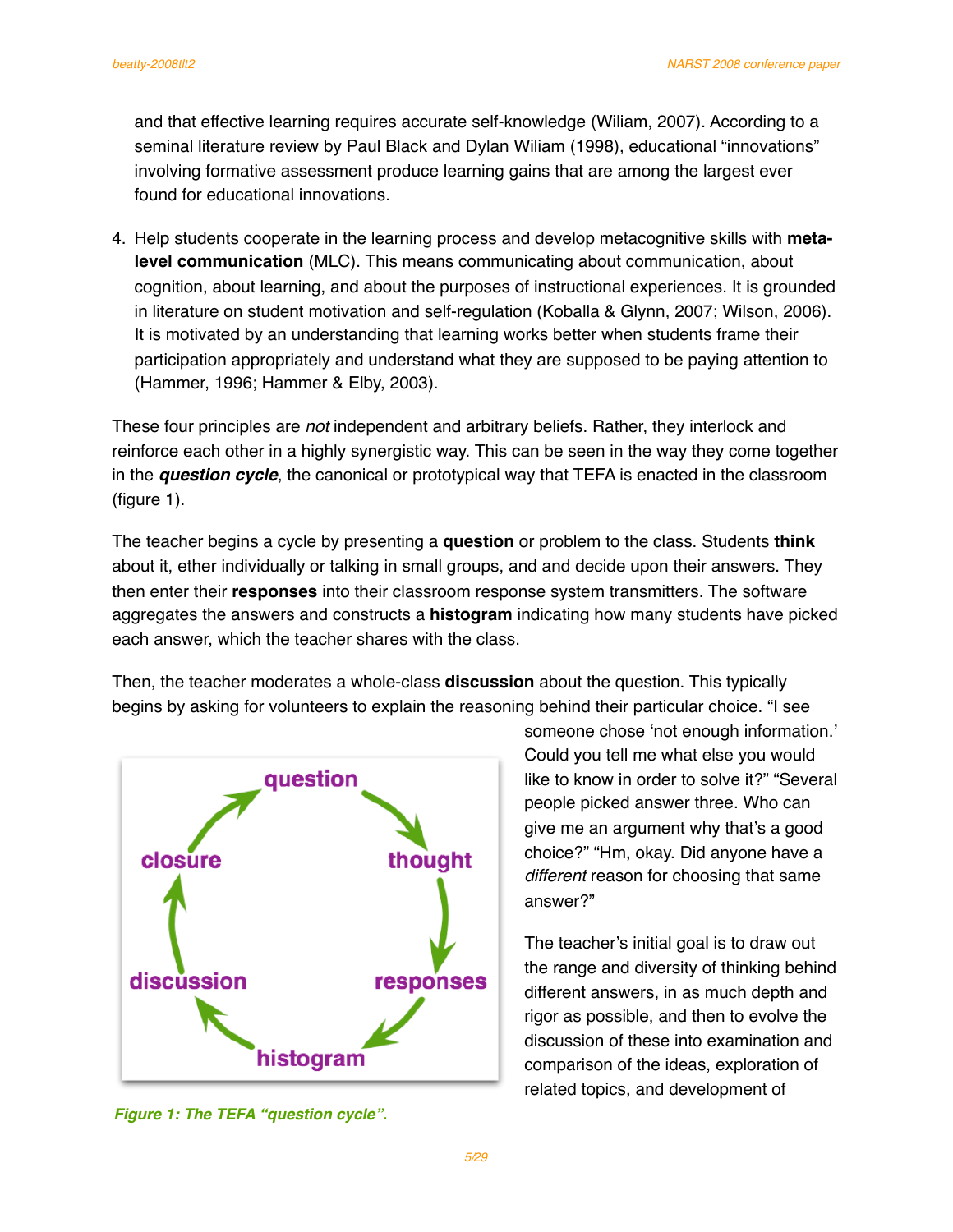understanding or insight. Finally, the teacher ends the cycle by providing some kind of summary, micro-lecture, or other **closure**, and then transitioning to another question or a different activity (or perhaps ending class).

We often use a sequence of related questions to develop students' understanding of some set of ideas, homing in on the desired learning through multiple iterations of the question cycle.

It is important to understand that TEFA, enacted in the question cycle, is not meant as a "dropin" for occasionally quizzing students about what they are supposed to have learned already. It is intended to contextualize, motivate, and actually precipitate student learning, as well as to keep the teacher well informed about students' understanding and thinking. We do not mean that a K-12 teacher should use TEFA for all of their class time every day, but we do advocate it as a regular **engine of learning**, something used frequently and predictably to drive instruction, with other activities surrounding it and relating to it.

#### *the professional development program*

Our intervention includes a professional development program designed to help our participating teachers learn to use the CRS technology and implement the TEFA pedagogy. In a sense, the intervention *is* the PD program, although it is inseparable from the technology and pedagogy.

TEFA isn't lightweight, and neither is our PD. We've tried to design in **known best practices** from the in-service teacher PD literature (Supovitz & Turner, 2000; Ball & Cohen, 1999; NEIRTEC, 2004). As we gain experience implementing it, we make improvements for each subsequent site.

Because we're working with several teachers at a time from one school (or from nearby schools with a close administrative relationship), we can provide all PD **on-site,** at the teachers' own schools. This is efficient for the teachers, and we expect it to reduce absenteeism at PD meetings.

Because we work with a critical mass of teachers from a school, and especially from its science department, we can foster a **community of peers** who learn together, act as a problem-solving resource for each other, and sometimes collaborate on question design (curriculum).

The PD program is **intensive**. We begin with a four-day workshop in August, where we paint the "big picture" of TEFA, provide some hands-on time using the technology and creating questions to use with their classes, and generally help them get ready to try the approach out when the school year starts. During the first academic year, we meet once a week, after school, for an hour and a half.

For the second and third academic years of the intervention (second year only at sites 3 and 4), we meet after school every two to three weeks to provide **sustained**, ongoing support. Our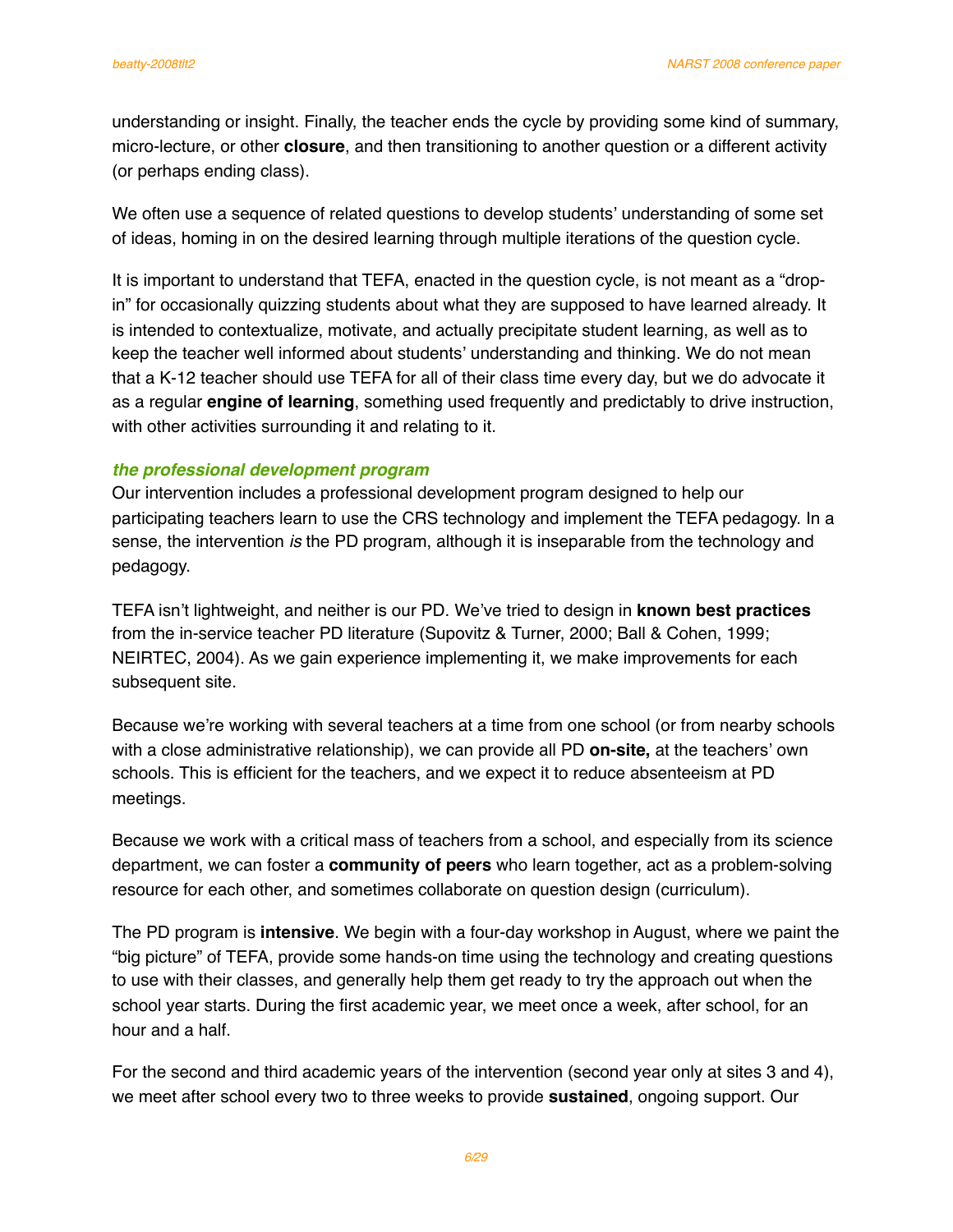experience from previous projects is that it typically takes about three years for most teachers to really internalize TEFA (Feldman & Capobianco, 2008).

The three-year program starts intensively and with a strong facilitator-driven agenda. During years two and three, our focus shifts to **scaffolding**, switching to a teacher-driven mode in order to develop sustainable habits of ongoing professional growth. This is done by involving the teachers in a form of collaborative action research known as *enhanced normal practice* (Feldman, 1996; Feldman & Capobianco, 2000; Feldman & Minstrell, 2000).

We try to be **self-consistent**, using the TEFA methodology to teach TEFA. We do this because we believe it works, and also so that teachers get to see the pedagogy modeled and experience it as students.

The PD remains **grounded** in teachers' real-world classroom experiences. At every meeting, participants discuss their current problems, insights, observations, and ideas. This helps the teachers connect the content of PD with their practice.

It also helps PD staff keep the program **agile**. Because every teacher's outlook, context, and learning trajectory are different, and because each school has its own characteristics, we keep PD highly responsive to our participants' evolving needs. We solicit feedback through multiple channels and make frequent adjustments.

In previous work (Feldman & Capobianco, 2008), we have identified **five general skill areas** that a teacher must develop to master TEFA and be comfortable with it.<sup>1</sup> The general scope of the PD program follows this framework.

The most obvious set of skills to master are related to the **technology**: those required to reliably operate the CRS hardware and software, manage the logistics of the classroom, and deal gracefully with any glitches that arise.

The second skill area addresses crafting **questions** for TEFA question cycles that reliably produce good classroom interaction and achieve learning goals (Beatty, Gerace, Leonard & Dufresne, 2006) — and doing it without consuming more preparation time than the teacher can afford. Teachers quickly discover that typical quiz, homework, and end-of-chapter questions rarely lead to satisfactory TEFA experiences.

The third skill area involves orchestrating the **discourse** of the classroom: encouraging students' participation, eliciting thoughtful and extended contributions, drawing out multiple points of view, and gently steering discussion in order to achieve instructional goals.

<span id="page-8-0"></span><sup>1</sup> Most of our previously published work identifies *four* skill areas; we've since expanded that to five, adding one we had neglected.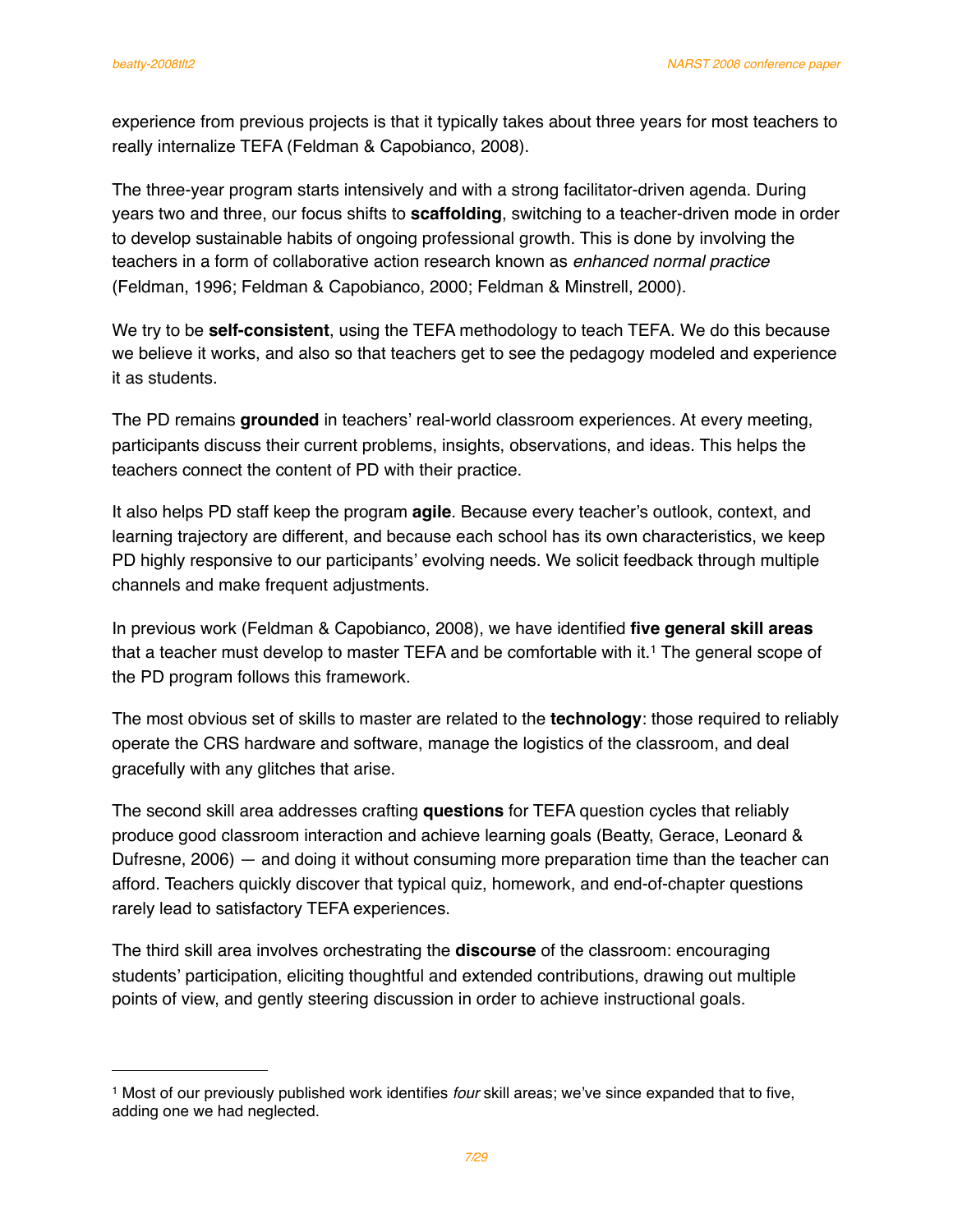The fourth skill area centers on understanding and reacting to **students**: probing their knowledge and thinking through QDI questions and verbal interaction, interpreting their responses and comments, building and refining mental models of the students, and making sound and "agile" adjustments — often in real-time — to the information provided by formative assessment. Formative assessment is only "formative" if the information is actually used to adjust teaching or learning (Black, Harrison, Lee, Marshall, & Wiliam, 2002).





### The fifth skill area includes everything

necessary to integrate TEFA practice with everything else in a teacher's **context**: their curriculum and syllabus, other instructional activities, students' needs and capacities, impending standardized exams, scheduled and unscheduled disruptions, and everything else that fills a teacher's life. The "skills" learned to deal with these are idiosyncratic to each school and teacher's particular circumstances, which means they're hard for us to teach. Also, these kinds of problems don't tend to stay "solved", since circumstances change.

# **c. the research design**

The third ingredient of our project is the research design: the part that examines how teachers are (hopefully) changing in response to the intervention.

We are using a **longitudinal**, **staggered site**, **delayed intervention** design (figure 2). For each of our four sites, we start with one semester for collecting baseline data, followed by three years of intervention and collection of longitudinal data. Each cohort begins one year after the previous one, both to distribute our workload and to give us a chance to improve our intervention, instrumentation, and methods as we go. (The final two cohorts, consisting of the high school and middle schools from the same district, are running simultaneously.)

As this is written, we are approximately 1.5 semesters into the action research phase at site 1, 1.5 semesters into the intensive PD phase at site 2, and part-way through baseline data collection at sites 3 and 4. In terms of analysis, we've recently collected enough longitudinal data on the teachers at our first site to begin constructing and pondering reasonable case study profiles and starting cross-case analysis. (We've been making observations and kicking around ideas all the time, of course, but now we can get more formal and serious about it.)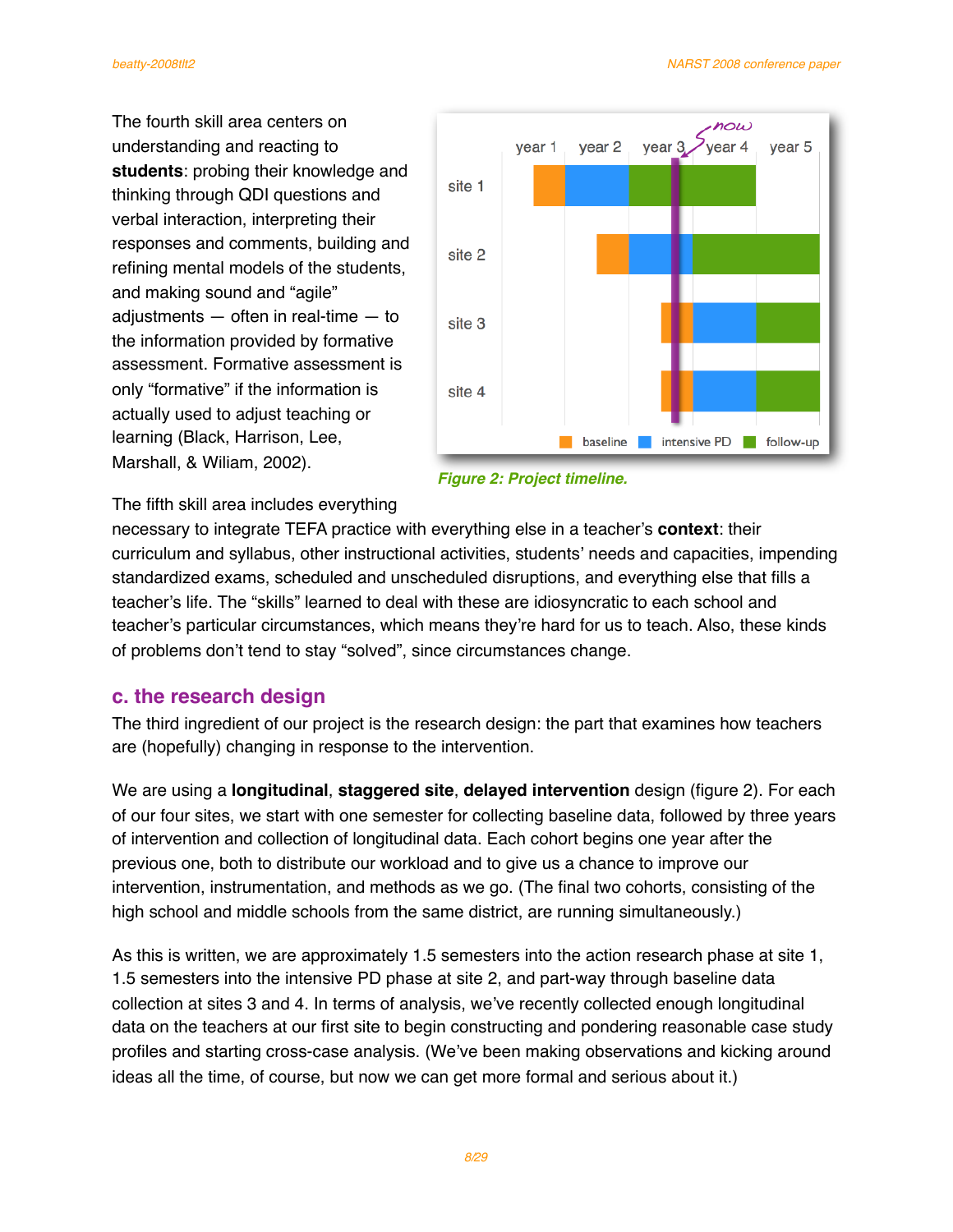#### *data sources*

We are collecting data through multiple instruments and methods.

**PD meetings:** We audio-record and transcribe all professional development meetings, and take field notes as well.

**journals:** As part of PD, teachers are encouraged to write journal entries on their TEFA thinking and learning. The frequency and quality of these varies drastically from teacher to teacher, however: journaling is sufficiently time-intensive that we don't feel we can insist on it.

**implementation log:** Teachers complete a simple, 2-page paper log form every day, indicating whether they used TEFA, how many questions they posed, how satisfied they were with the outcome, what fraction of the class participated in discussions, what fraction of class time was spent on TEFA, and whether any technical problems arose.

**monthly survey:** Once a month, teachers go online to complete a fairly extensive web-based survey about their experiences with TEFA over the preceding month. It combines multiple choice scales and short essay questions, and some of the questions require significant reflection.

**class video:** Twice per semester, we videotape each teacher teaching an entire class, scheduling — if possible — a day on which they use TEFA. The protocol includes short pre- and post-class interviews to provide us with context and insight.

**student survey:** Once per semester, we administer a Likert scale, optically scanned survey to every student in every class of each participating teacher. The survey has been designed to solicit students' perceptions of the class environment and the teacher's expectations, so we can see whether use of TEFA impacts the learning environment in a way students notice.

**pedagogical perspectives survey & interview:** Once a year, teachers take a Likert scale survey on their general pedagogical views, and an accompanying intensive interview (two parts of approximately 45 minutes each) on perspectives more directly related to TEFA.

**biography:** During the baseline phase, we elicit aspects of each teacher's professional preparation and background through a web-based survey.

**miscellaneous:** Finally, we do some more spontaneous interviews and focus-group discussions on an as-needed, as-possible basis, in order to gain additional insight into teachers' experiences as they encounter and learn TEFA.

#### *analysis*

Analysis of all this data is what one might call "M3": **massively mixed methods**. We are, quite frankly, bringing several different approaches to bear in an exploratory way, looking for the most productive.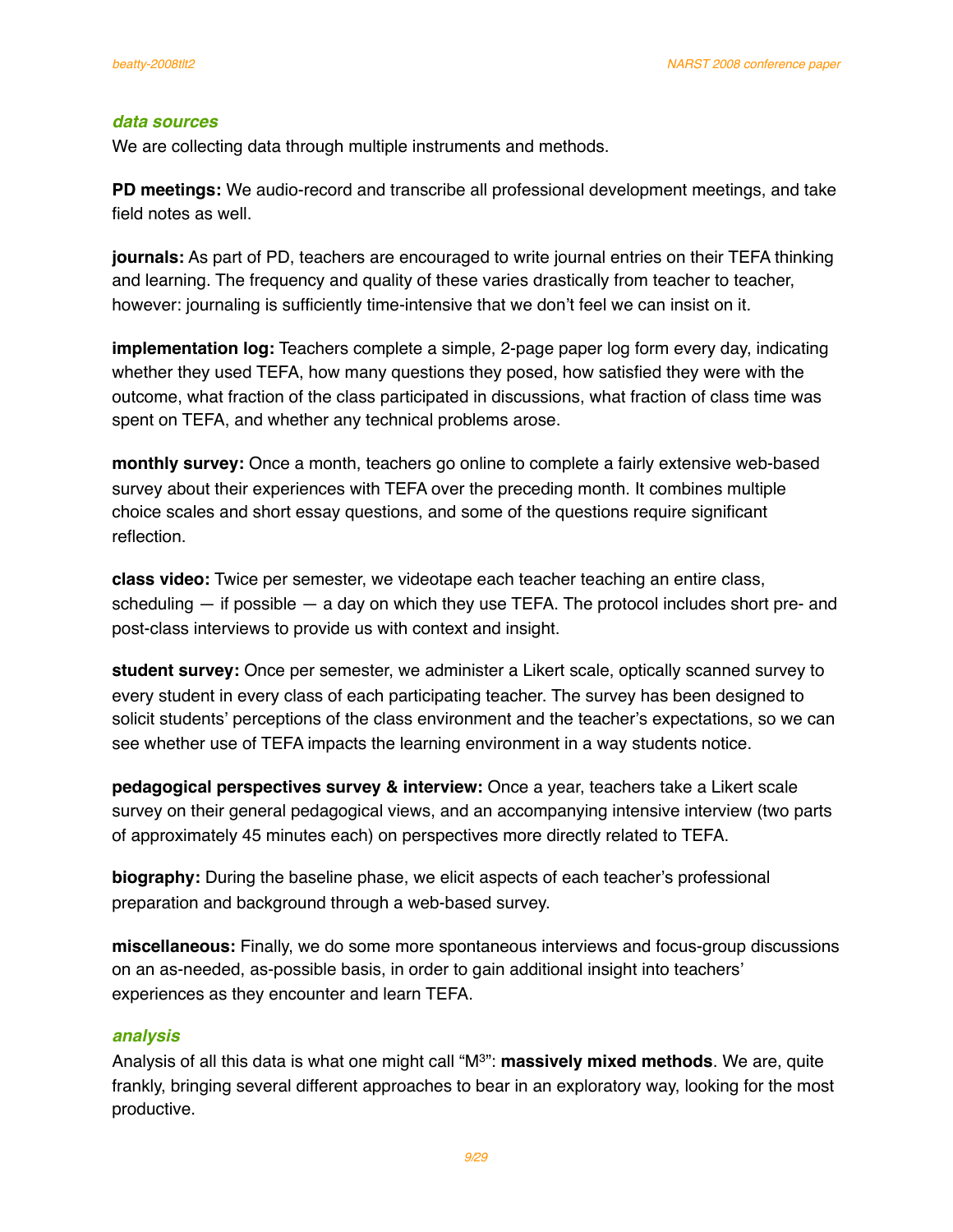We've been applying quantitative methods to data from the student survey, the monthly reflection survey, and the daily implementation log. We're also quantifying aspects of teachers' TEFA practice, as captured in the classroom video, for quantitative analysis.

We've been applying qualitative methods to transcripts of the various interviews, open-ended responses to the monthly reflection survey, and select video segments. For this, we've been exploring theory-driven coding based on our prior research and experiences with TEFA. We've also been exploring a more grounded theory approach, applying open coding, microanalysis, and axial coding to the data.

Our collaborators at SRI International have recently begun discourse analysis of selected video segments.

Integrating all analytic tactics, our general strategy is to start by constructing detailed, rich **case study profiles** of each teacher's starting point and evolution. We want to understand their individual learning trajectories in as much detail as possible. As those profiles develop, we do **cross-case analysis** in an effort to identify general patterns and trends, distinct categories of experience, and central themes.

#### *research objectives*

At this point, we've presented enough context that our official research objectives should make some sense.

Our first and primary goal is **to develop a better understanding of how teachers learn TEFA**, how they develop comfort with it, and how they adapt it to suit their needs. Although we're studying TEFA in particular, we believe TEFA is rich enough that much of what we learn will generalize to other pedagogies and instructional technologies.

Our second goal, building on the first, is **to improve our TEFA professional development**: to get better at helping teachers become happy and skilled with TEFA, faster and with less angst on their part.

Our third goal looks toward the future. We see a need for a rigorous, controlled implementation study of TEFA's measurable learning impacts on students and of the feasibility of large-scale TEFA professional development. To conduct such a study, we need **to develop knowledge and scalable instrumentation** that will allow efficient tracking of teachers' learning progress and implementation fidelity. Among other things, we need to know *when* in the course of a teacher's TEFA learning we should expect to see learning impacts.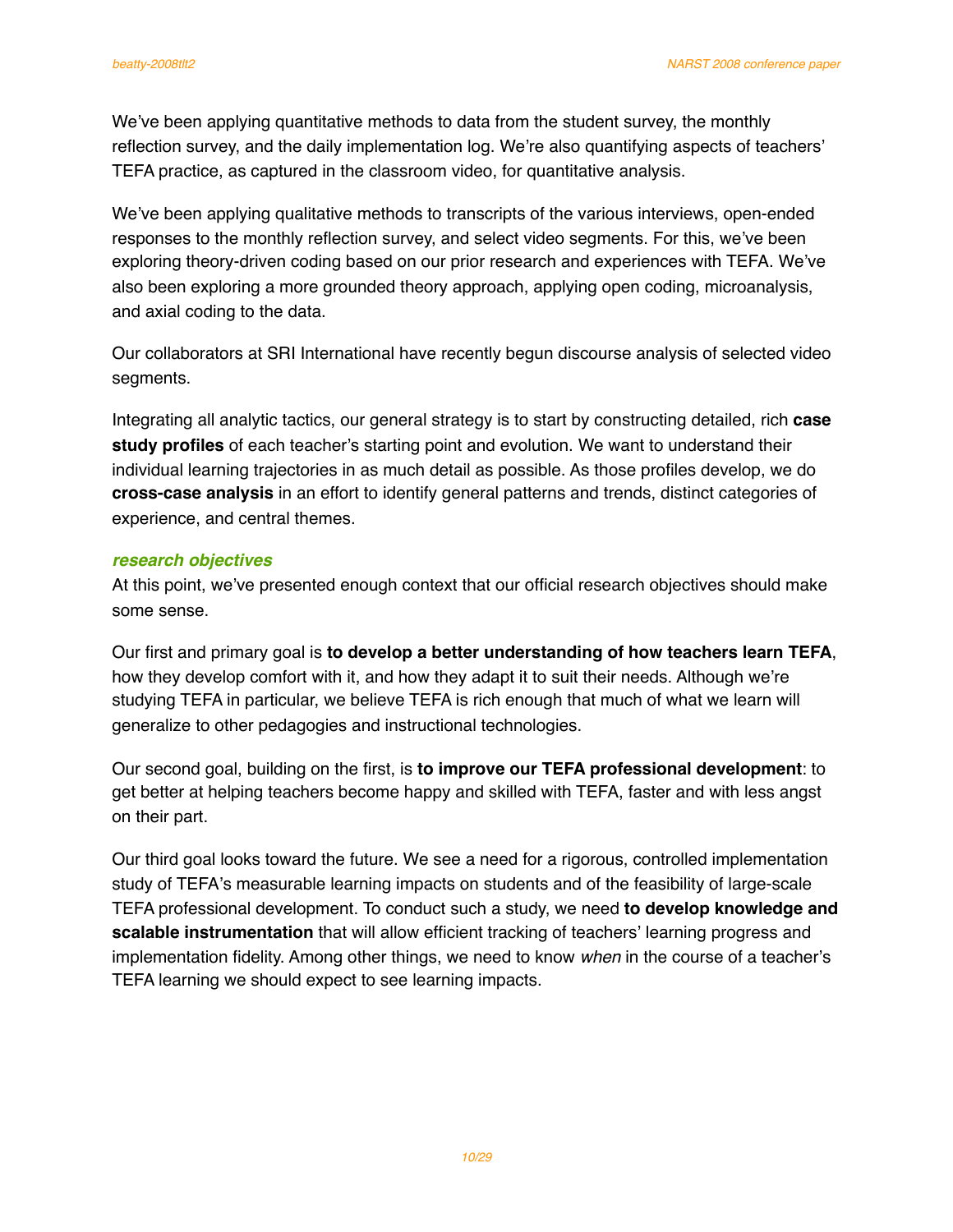# **part 2: stories**

Each teacher's experience of confronting TEFA and coming to terms with it is unique. It's a very personal journey, a narrative. It is tempting, but dangerous, to boil all our research down to a few concise bullet-points of generalized findings. We believe this would lose the essence of the teacher change process that we seek to illuminate. Therefore, we will tell four "stories" narratives of the TEFA learning process for four of our participating teachers. Afterward, we will presenting some general findings, conclusions, and implications that cut across these cases as well as the others we are studying.

We've chosen this particular set of four four in order to illustrate four qualitatively different learning trajectories, all different and all illuminating. Every teacher's learning process is unique in at least some aspects, so it is difficult to call these four "representative". Nevertheless, they do illustrate a reasonable portion of the range of variability we have encountered.

**Tracy** is a very experienced, confident high school chemistry teacher. She took to TEFA like a duck to water. Even so, she did encounter tensions between TEFA and her teaching style.

**Kim** is an experienced high school math teacher, but new to this particular school. She struggled with TEFA and has had persistent doubts about its worth, but has kept working at it consistently, and has grown in the process.

**Renee** is a very experienced middle school science teacher whose personal style and outlook seemed to clash strongly with TEFA. Nevertheless, through cautious consideration and experimentation, she found creative ways to make it work for her.

**Gina** is a new middle school math teacher. She initially found TEFA to be thoroughly intimidating and got nowhere at all with it, but then she dramatically changed her approach to the project and took off — on her own terms.

# **a. Tracy's story**

"Tracy" is a high school chemistry teacher with over twenty years of experience. She is usually confident, positive and enthusiastic. At the outset of the project, her typical style of instruction was largely traditional and frontal. She expressed a strong need to be in control of classroom events, and in fact referred to herself as a "control freak." She struck us as an effective, competent traditional teacher. Student surveys suggest that she is very popular with her students. She has high expectations for her students, and wants them to be active and engaged learners.

Tracy started the project strongly enthusiastic about TEFA. Once the intervention began, she took to TEFA very naturally, and quickly demonstrated what we would judge to be high implementation fidelity. Nevertheless, she encountered several tensions between her perception of TEFA and her style, perspectives, and values. We can identify six specific tensions: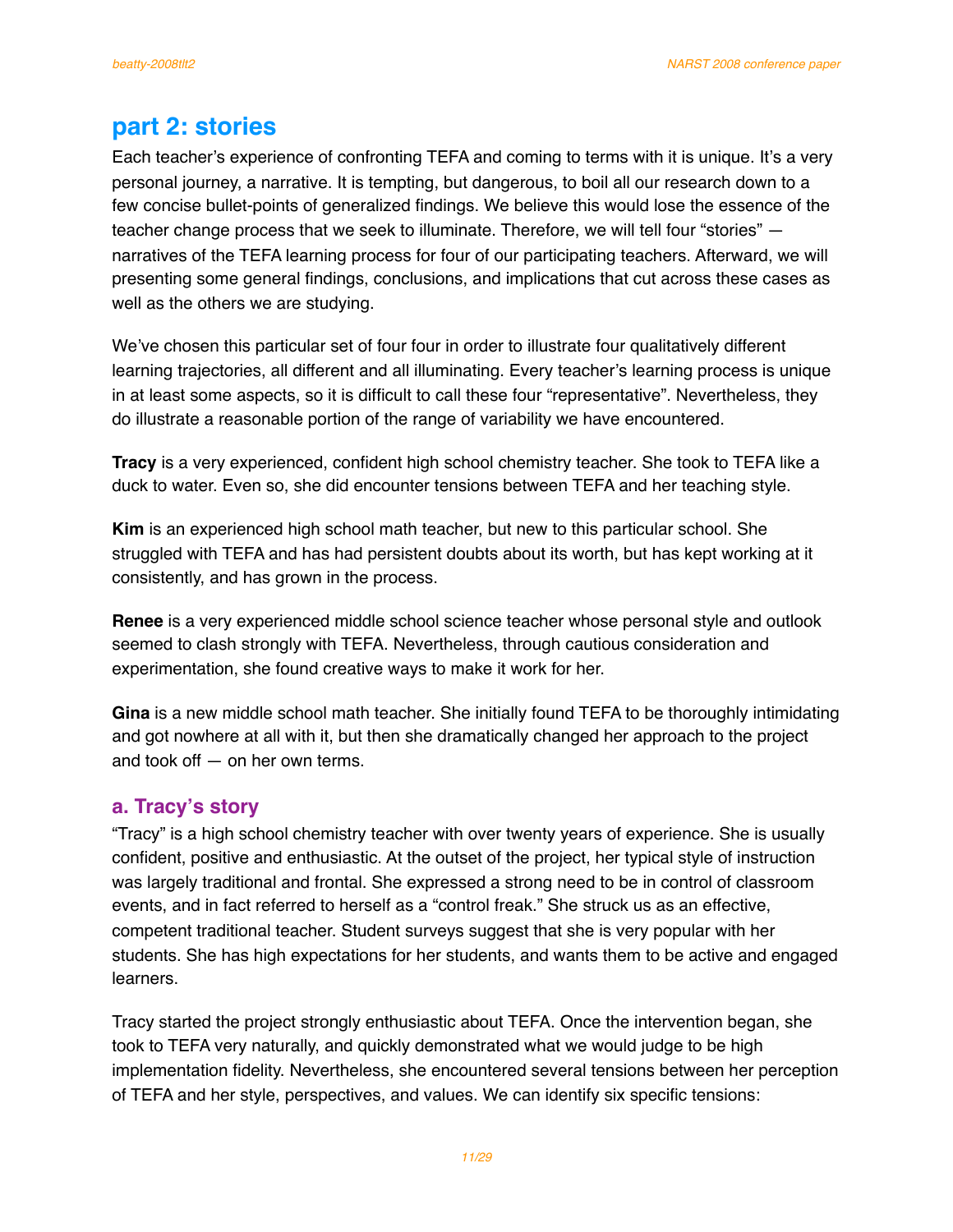- 1. TEFA encourages teachers to help students' develop a deep understanding of concepts, but Tracy was more concerned with covering curriculum at a sufficient pace.
- 2. Good TEFA questions require time to craft, but  $-$  like most teachers  $-$  Tracy's prep time was limited.
- 3. TEFA seeks to foster student-driven dialogue, but Tracy's desire for control of the classroom led her to strongly mediate all classroom talk, with students interacting serially with her rather than with each other.
- 4. The typical TEFA question cycle respects the anonymity of students' answers to CRS questions, and relies on volunteerism in discussion participation, but Tracy's insistence that all students be engaged and participating caused her to frequently call on students by name to speak in discussions.
- 5. TEFA encourages teachers to be noncommittal in response to students' answers and let students struggle (up to a point) to figure things out for themselves, but Tracy was inclined to tell students the correct answer if she felt that they were taking too long to respond.
- 6. The final phase of the TEFA question cycle is for "closure," in which the teacher summarizes or otherwise helps students know what the point of the cycle was and what they should carry away from it, but Tracy had a self-identified weakness of not summarizing in general, and usually omitted this phase, leaving students unsure of what they were supposed to be learning.

Despite these tensions, Tracy's initial alignment with TEFA was good, and she struggled less with it than other teachers at that project site. She hit her stride quickly, and gradually made several adjustments to her practice that reduced these tensions.

One innovation Tracy introduced to TEFA was her practice of **scribing**: writing the key ideas from students' statements on her white-board, in order to keep track of the various ways of thinking raised and facilitate uptake of those ideas into later discussion. This practice had not been modeled in PD. Although it tends to keep students' attention focused on the teachers as the controller of dialogue, the practice seems to promote dialogicity in the discourse.

The initial tension between Tracy's desire to keep a rigorous pace in covering curriculum topics and TEFA's focus on **spending time** to thoroughly explore and solidify student understanding of central ideas was gradually mitigated as her views on the efficient use of classroom time changed. By the end of the first intervention year, she conceded that it was acceptable to budget more time for TEFA, claiming that developing students' reasoning skills was more important than covering content.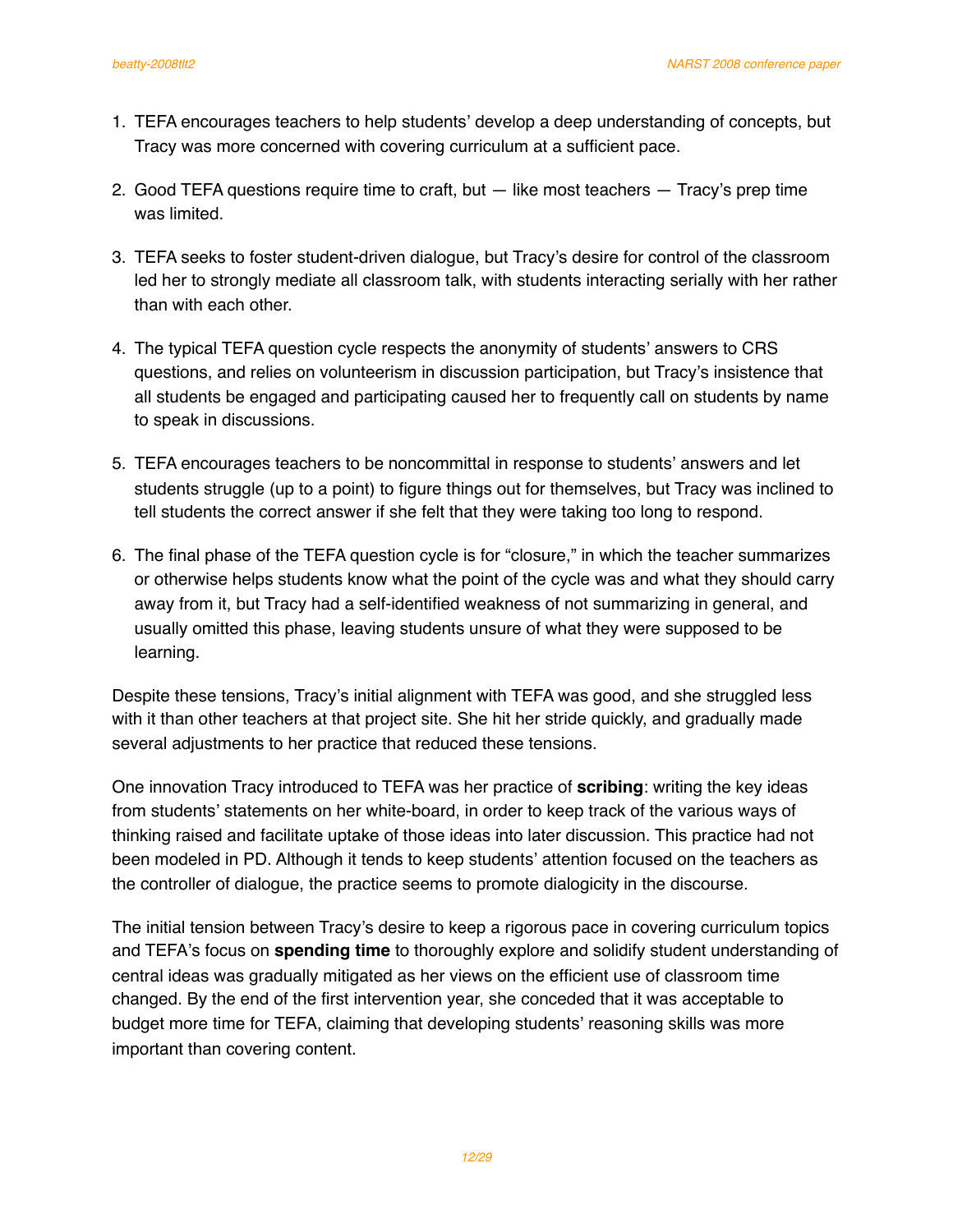Similarly, Tracy's concern over taking **time to prepare** good TEFA questions subsided as she became more efficient at it, and also recognized how valuable the effort was. She was innovative in her question designs, developing styles more complex than those modeled in PD. Tracy felt that one new type of question was effective in eliciting students' thinking and in her words, effective at "generating challenge to what kids understand."

Throughout the first year and into the second, Tracy was concerned about **student participation**: some students would not speak up in class discussion unless directly called upon. Later in the second year, however, she expressed satisfaction at their degree of voluntary participation and at the depth of their responses.

Tracy has wrestled with the challenge of **loosening control** of classroom activity and discussion, but she has tried different tactics for relinquishing at least some control without consequences that she considers unacceptable. As a result, we have seen a considerable increase in the frequency of student-to-student exchanges during whole-class discussion.

During the first year, Tracy made an effort to break her habit of quickly **telling students the answer**, and by the spring she admitted to us that she now liked not revealing answers, instead focusing on eliciting students' thinking. However, this change has resulted in a new tension between this practice and her students' desire to be told the answer.

Tracy's pre-existing, self-identified "weakness" of failing to summarize lessons for students was exacerbated by her initial extreme interpretation of our PD assertion that it is frequently useful to refuse to tell students the "right" answer to a question at all, instead letting the discussion of ideas speak for itself. In one videotaped class, she told her students that doing TEFA meant not being "allowed" to tell them the answer. Eventually, this misunderstanding was clarified, and Tracy made an effort to provide **explicit closure** at the end of each question cycle. Typically, she would tell students "how I would answer the question" to end the discussion.

Overall, as Tracy both adjusted her ways of implementing TEFA and evolved in her pedagogical views, most of the initial tensions she experienced were resolved and she became quite comfortable with the overall approach. During the second implementation year, she chose to focus her action research investigations on ways that she can use TEFA to motivate more students to do their homework and engage in non-TEFA aspects of the course. To us, this signifies that TEFA is no longer an "issue" for her or something that she wrestles with, but rather **a trusted tool** that she can use to address other challenges.

# **b. Kim's story**

"Kim" is a high school math teacher with seven years of experience before joining the project. However, she was new to this school and to the curriculum being used; the TEFA intervention began in her first semester with each. Not surprisingly, she was concerned about **being successful**, and being perceived as successful, in preparing her students for subsequent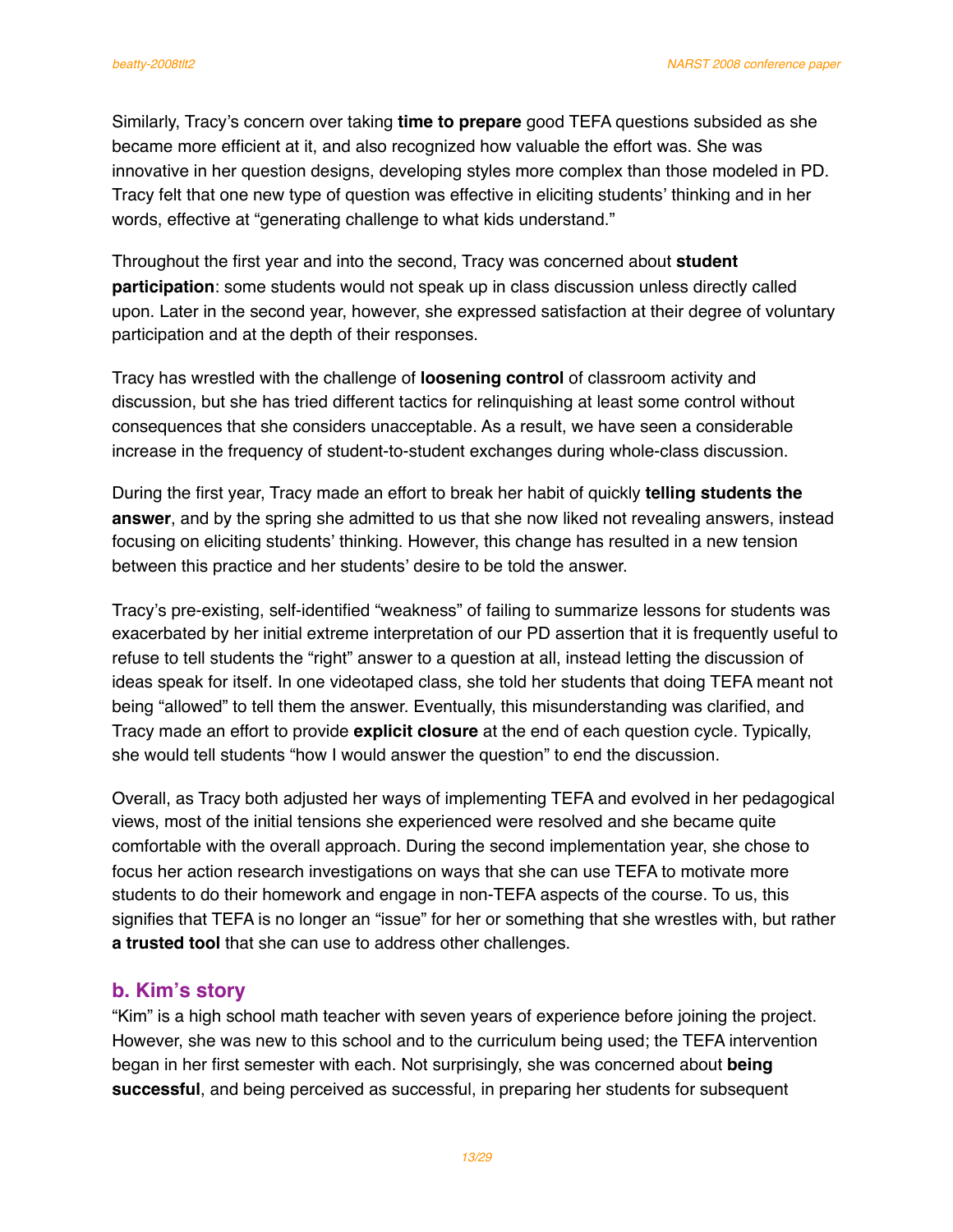courses. She was interested in TEFA, but she had doubts and uncertainties about whether it would work in her class.

Our early installation of the classroom response system software at that school used a prerelease "beta" version, which had several bugs. This led to an early tension for Kim, as bugs and her own unfamiliarity with the software led to unexpected **technology glitches** that flustered her, thwarted her desire to conduct class smoothly and competently, and wasted precious class time. Within a month, however, the bugs were fixed, she had developed comfort with the software, and technology glitches were no longer an issue.

Another tension she wrestled with was a conflict between her **students' behavior** at this new school and her standards for how students should act. She found this new school to be far more relaxed about discipline than her previous one, and she was unhappy that when the bell rang to start a new period, students were still talking in the hallways rather than sitting in their seats. She disliked spending time settling students down at the beginning of every class.

This tension was not introduced by TEFA, but by her new situation. However, she figured out a way to use TEFA to address it: starting in November, she developed a pattern of beginning each class by posing a TEFA question, since she knew that students enjoyed these and wouldn't want to miss them. She discovered that she could use TEFA as a **classroom management tool**.

A third tension that Kim faced was between her doubt and uncertainty about **TEFA's worth** and her desire to be successful as a teacher. Since she wanted to try TEFA in her class but also wanted to be as successful as she had been in her previous school, she implemented the TEFA pedagogy in a safe, limited, conservative way. During the first semester, her questions tended to be simple and straightforward — what we call the "you know it or you don't" type. Unfortunately, such questions rarely lead to successful discussion.

Despite her caution, she had a **traumatic experience**. One student asked her to define the word "term" (of a mathematical expression), as used in a TEFA question, and she realized she didn't know how to define it. She had always assumed that the meaning was obvious to students. She struggled unsuccessfully to define it in class, and eventually gave up. In her journal, she described the experience as "panic, fear, frustration, anger, and embarrassment," and seems to have considered it a very negative event. From our perspective, however, it was a valuable learning experience for her, sensitizing her to the inherent ambiguities in even "clear" questions, the challenges of communicating reliably with students, the value of formative assessment to discover unexpected learning obstacles students face, and the challenge and importance of instructional agility.

As time went on and she had some rewarding experiences with TEFA, her **doubts eased**. Near the end of the first semester, she said that she "realized that trying it was fine; if it didn't work, ok, and if it did work I was ahead of where I had been." Also, she started to recognize the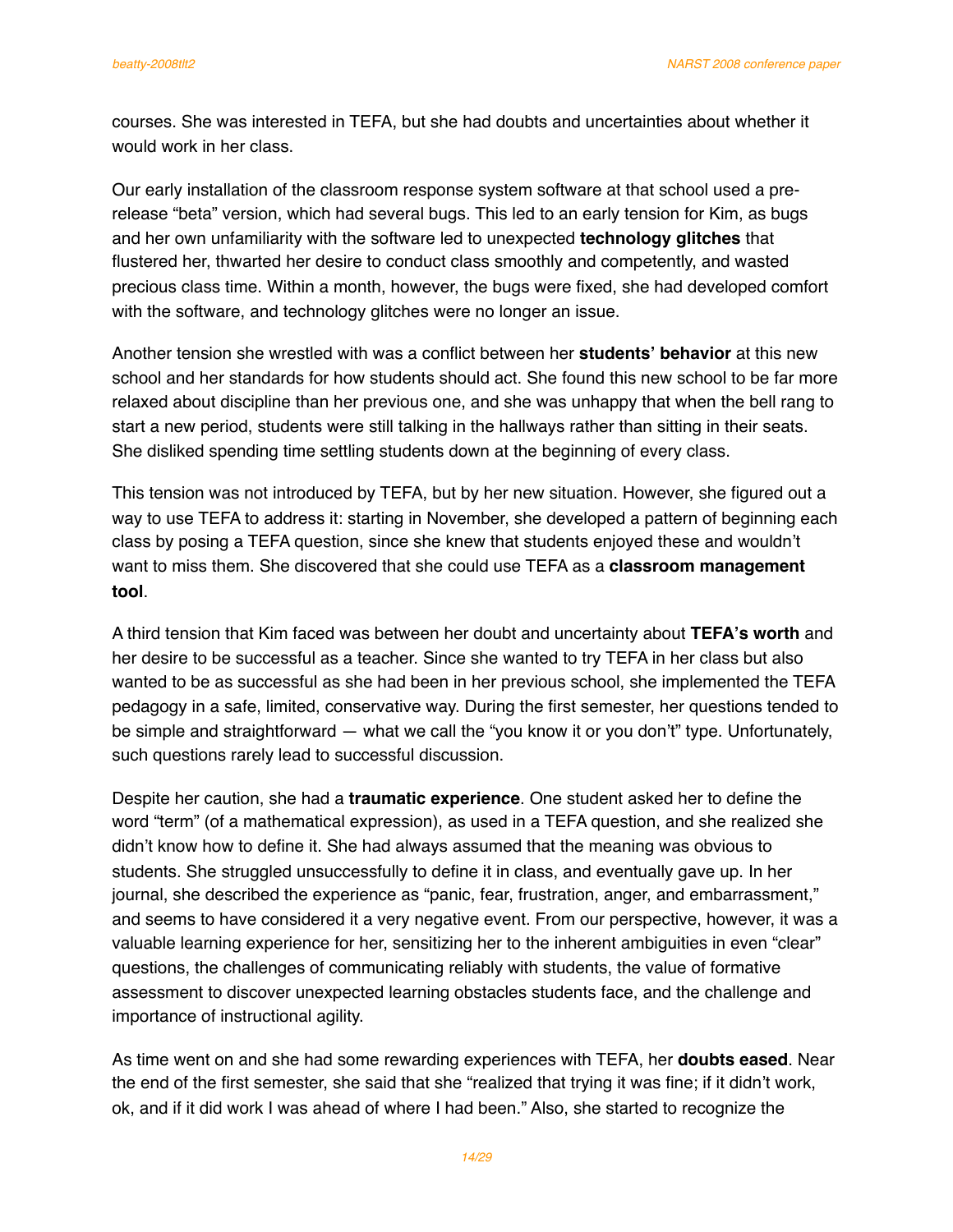connection between the nature of the questions she posed and the quality of the resulting discussion.

At the start of the second semester, Kim had **an eye-opening experience** while teaching with a question that she had developed in PD. She wrote in her journal that "The result was amazing. Students boldly shared opinions and gave sound reasoning and examples to support their ideas… For the first time ever I experienced with my students what I would consider to be the ʻbeauty' of using TEFA/PRS. It really worked!" This proved conclusively to her that TEFA could generate strong student discussion and change the class atmosphere, and that she, personally, could be successful with TEFA. It also cemented her belief that the key to generating good discussion was developing good questions.

During this second semester, we see evidence that her overall view of teaching evolved, becoming more "**student-centered**." In our baseline interview, she said that her responsibility as a math teacher was "to convey information in such a way that it is easy to learn by as many students as possible." But one year later, she said, "I realize that I was planning it from the standpoint of what I need instead of what the students need." She also changed the way she approached lesson planning. She said, "TEFA makes me think about the big picture, especially when I'm introducing a topic. It makes me come up with a stimulating question… that provides that connection…"

Although some of her tensions with TEFA had been resolved, she still struggled with others. For one thing, she was now very concerned with creating "effective" questions that would enhance class discussion, but found that this required more **prep time** than she could easily afford to spend. For another, she found that good classroom discussion took considerable class time, and was concerned about how that might affect her ability to **cover content** at a sufficient pace.

These concerns continued into the second intervention year as Kim persisted with TEFA. Another concern that grew in her mind was dissatisfaction with poor **student participation** in whole-class discussion, and concern whether TEFA was of much benefit to them. In particular, she noticed that boys were more likely than girls to speak up. So, she created and administered a survey for her students, inquiring about their perceptions of how valuable different kinds of learning activities — including whole-class discussion, small-group discussion, homework, reading, and the like — were. She reported that "their perception is that whole class discussion is not as helpful a way to learn as small group work…" Interestingly, she found that boys were more likely than girls to value whole-class discussion, whereas girls preferred small-group problem-solving.

As a result, she adjusted her use of TEFA, placing more emphasis on small group discussion and using whole-class discussion primarily to have students "report out" the results of their small-group work.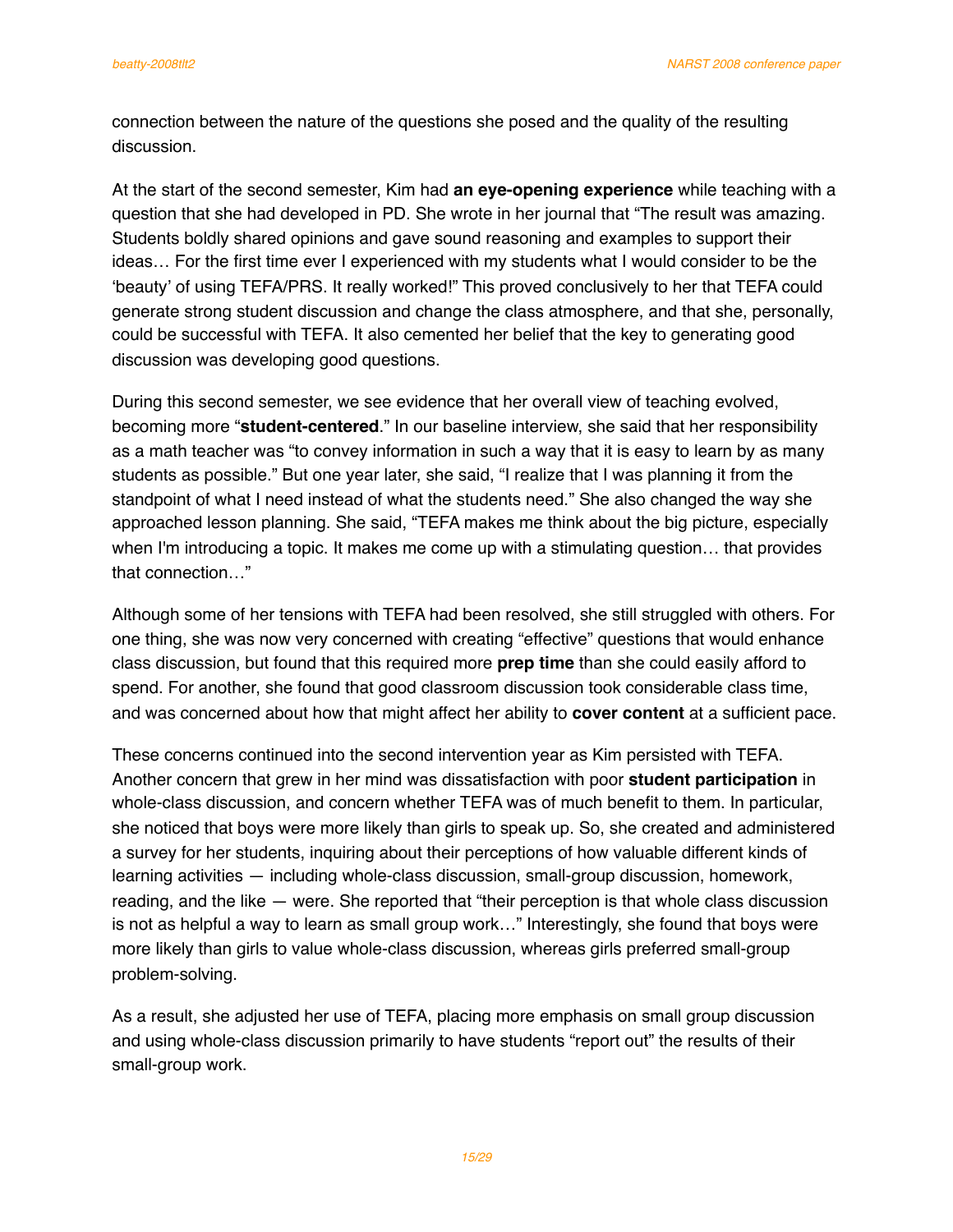As of the second semester of the second intervention year, Kim is still struggling with the pressure TEFA exerts on both her preparation time and class time. She tells us quite frankly that using TEFA is valuable, but she's not sure it's worth the time required to create good questions week after week. Nevertheless, we see that her perspectives and practices have changed significantly over the past year and a half. She has become more student-centered, focusing on students' thinking and needs and modifying her lessons and teaching practice based on what she learns from her students' responses. In other words, formative assessment has become **an integral part of her teaching**, and seems likely to remain so whether she uses TEFA itself or not.

# **c. Renee's story**

"Renee" is a middle-school science teacher who, like Tracy, has over twenty years of experience. She displays confidence in her teaching abilities. She is respectful of her students, and **firm and clear** about her expectations. Her interactions with students are concise and highly structured. She expresses and manifests a strong concern with shaping students' social skills.

At the outset of the project, Renee seemed curious and optimistic about TEFA. However, she seemed to find our initial professional development workshop unpleasant, exhibiting **severe reluctance** to either be videotaped (we taped the entire workshop, for our own records), or to practice-teach a mock TEFA lesson with her peers in the role of students. As far as we can tell, she simply hates to be "on the stage" or the object of attention. This is consistent with her teaching style, which relies on student seat-work and almost never involves frontal instruction.

Renee acquiesced to our normal videotaping schedule of four classes during the year, but she did not use TEFA during a taping for the first two visits, despite our attempts to schedule taping to coincide with TEFA. Her logs and journal indicate that she was using TEFA when we weren't present. In fact, she documented her TEFA usage in meticulous detail, including **highly reflective comments** on both the successes and the failures. However, she rarely spoke during PD meetings.

Renee also struggled with a tension between what she believed her students capable of, and what she thought TEFA expected of them. She considered her students to be "concrete thinkers" unable to handle the abstract reasoning and argumentation she had seen modeled in PD meetings. She noted early that her students' attention span was short and their focus poor, so that they had trouble staying engaged in lengthy TEFA discussions.

Her solution was to **restrict TEFA usage** to one or two days a week, for a maximum of fifteen minutes at a time, and to keep her questions relatively simple. This introduced a new tension between what she was doing and what she thought PD staff wanted and would consider "acceptable," but she was willing to live with that.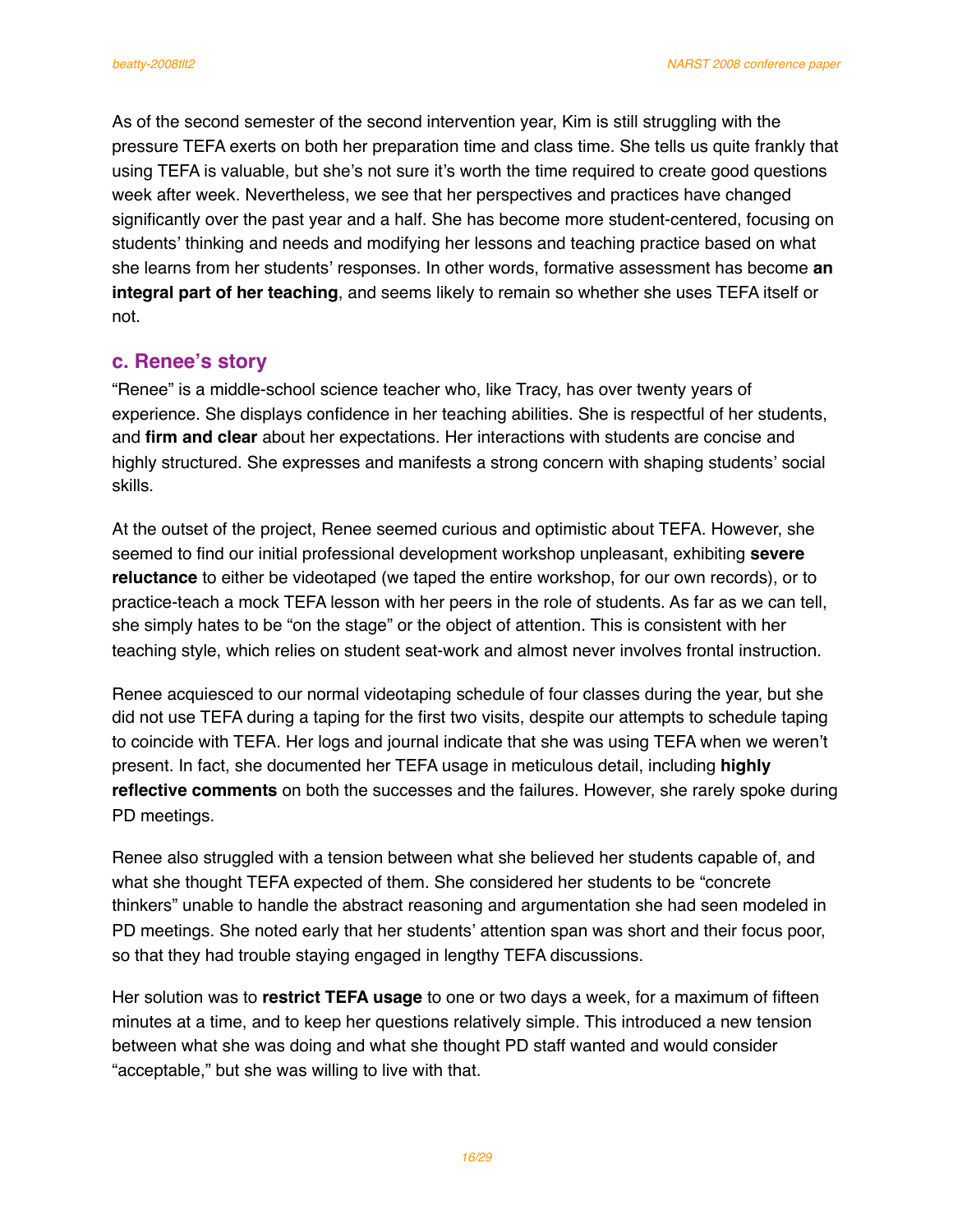Another tension Renee encountered was between the format of our PD program and her needs. In her monthly surveys, she regularly complained that she expected **more time** to create TEFA questions and discuss them with peers. This tension was never resolved to her satisfaction, partially because we were backlogged with data and did not see these complaints in time to address them.

This state of affairs lasted for several months, through the fall semester of the first intervention year and into the spring. During that period, she **gradually expanded her repertoire** of uses for TEFA. Each month she would introduce one or two new styles of question or ways of using TEFA, often inspired by examples and ideas from the PD program. She generally reported success and satisfaction with the outcome, but remained cautious and reserved in her embrace of TEFA. During the third quarter of the year, she finally allowed us to videotape her doing a question cycle with the CRS.

During the spring, Renee was concerned about her students' decreasing participation in TEFA discussions. About half-way through the term, she engaged her classes in a frank, meta-level conversation about the problem. They told her they'd prefer not to see the histogram of responses until after they'd discussed a question. In response, she **modified her implementation** of the question cycle: she'd pose a question and collect answers, but not show the histogram. Instead, she'd let students discuss the question as a whole class. Then, she'd collect a second round of answers, present both histograms, and let students discuss how and why their answers had changed between the rounds of polling. This pattern seemed to be more comfortable for students, and Renee reported that participation levels rose dramatically.

Shortly thereafter, Renee tried an innovative solution to the tension she had experienced between her dislike of frontal instructional modes and the canonical TEFA pattern of having the teacher moderate whole-class discussion. She formulated an explicit set of rules for whole-class discussion, and presented them to her students. Then, during the whole-class discussion phase of the TEFA question cycle, she would physically and verbally **remove herself from the group** and allow the students to self-moderate, responding entirely to each other and setting their own direction. The experiment was successful enough on the first try that she allowed us to record the second on our fourth and final videotaping visit of the year.

Unfortunately, a new **technical problem** prevented her from using her CRS for the last month of the year. Without warning, her classroom computer was replaced with a new and more powerful one, but without the CRS software installed. Because our PD and data collection schedules for the term were over by this time, we did not find out about the problem until much later. Her final monthly survey expressed irritation that she wanted to use her CRS and could not.

Overall, Renee manifested a **remarkable transformation** over the first year. She began as a teacher doubtful about TEFA's suitability for her students, very conservative in her use of it, and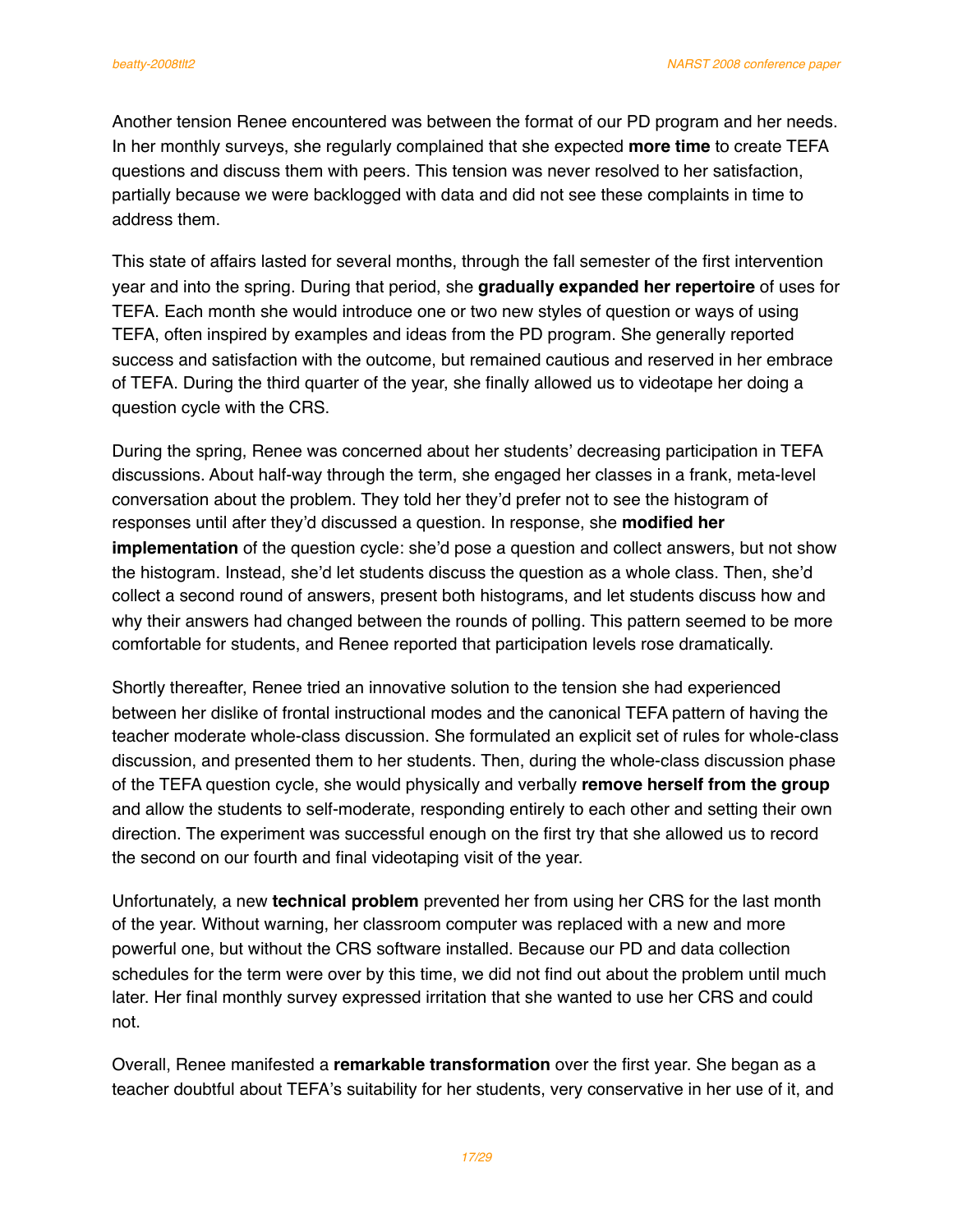deeply uncomfortable with core portions of the pedagogy. By the end of the year, she had developed a wide range of TEFA uses and question styles, found ways to elicit quality student participation, and reconciled her enactment of TEFA with her values and views. She came to value the formative assessment information TEFA provides, and added a new mode of classroom interaction — the self-moderating whole-class student discussion — to her repertoire.

Unfortunately, two major tensions remained unresolved. One was the conflict between her deep dislike of being scrutinized and the project's need to conduct research on her learning process. The other was her continuing feeling that PD was not meeting her needs. She found a way to rectify those, too: before the second intervention year began, she sent us a terse email stating that she was exercising her right to **drop out** of the project, that she would like to keep her CRS if we would allow, and that she did not want us to contact her for the rest of the summer. She has not responded to email from us since then.

So, as far as we know, Renee may still be practicing some form of TEFA, but she has dropped completely off our radar.

# **d. Gina's story**

Gina teaches middle-school mathematics. When we began our intervention, she was starting **her second year** as a teacher, and her first year with a new curriculum. Her incoming class of eighth graders was rumored to be unusually difficult. As if all that wasn't challenge enough, she was dealing with some complex and emotionally draining personal issues that would demand a lot of her attention and energy for the next year or more.

At the beginning of the school year, after the summer workshop, Gina was generally optimistic about TEFA. She was a little concerned about how well it would work with her particular students, and about her ability to operate the technology. Nevertheless, she had **high hopes** for diving head-first into TEFA and mastering it.

Like most participants, she quickly got the hang of using the technology's essential features, and initial tech glitches were resolved within a month. However, she discovered very quickly that TEFA is far **harder to learn** and execute than she'd imagined.

For the rest of the fall semester, she struggled with two general tensions between her picture of TEFA and her assessment of the reality of her classroom. One had to do with how well TEFA "fit" her students. As she saw it, TEFA expects students to engage each other and the teacher in rich, thoughtful, extended discussion and argument about abstract ideas. However, she saw her students as "concrete thinkers" with limited ability to reason abstractly, poor social skills, and little willingness to engage thoughtfully in discussion. This led her to **struggle to find questions** that were accessible to her students, and yet in the spirit of TEFA. She spent many hours vainly searching the web for question ideas. It also led her to struggle with managing behavior and eliciting participation.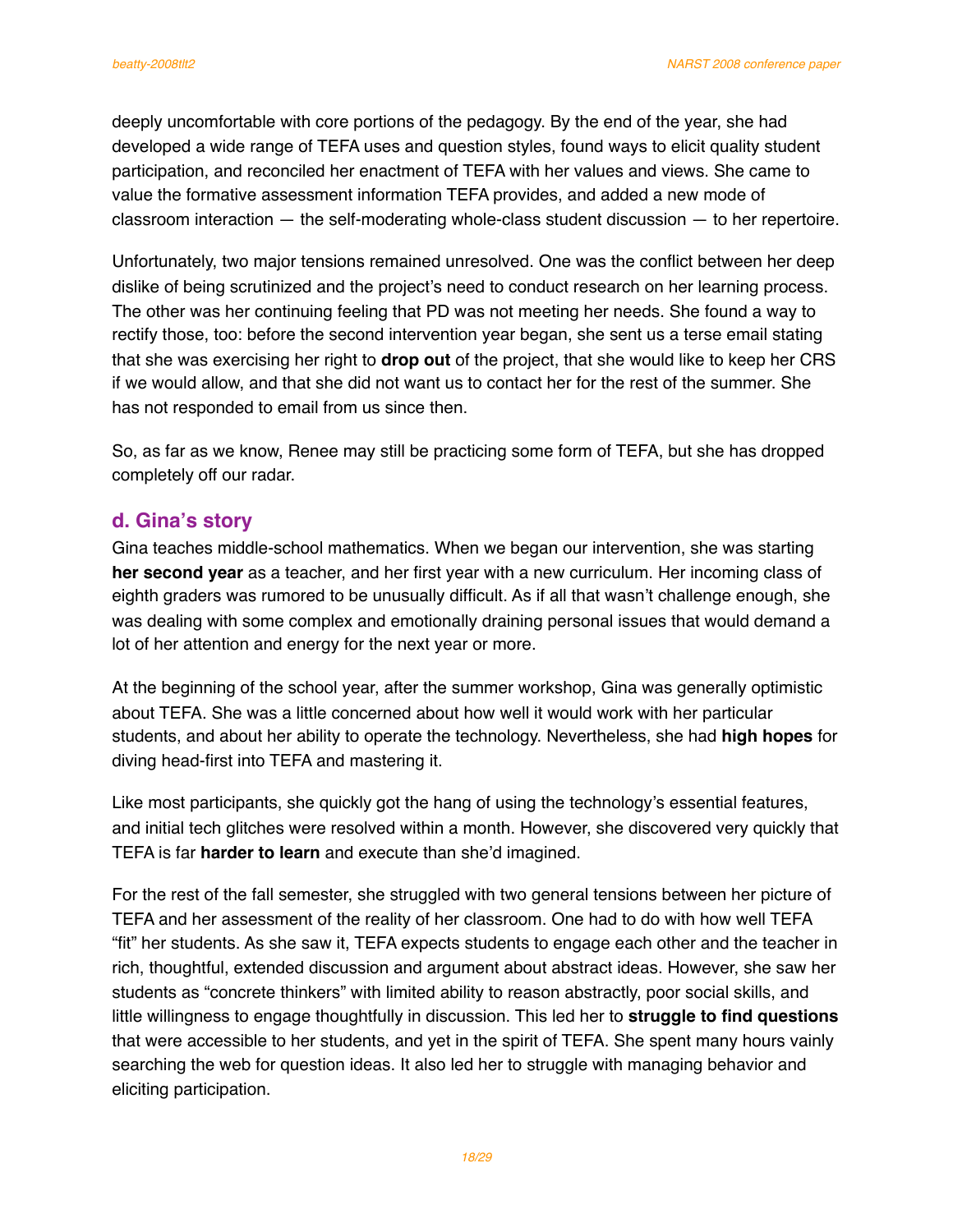These struggles were exacerbated by a second tension, having to do with expectations. She formed an extreme view of what successful TEFA should look like. For example, PD staff had argued that ambiguous questions, and questions with more than one defensible answer, are pedagogically efficacious. She interpreted this to mean that TEFA questions should *never* have one unambiguously right answer. Similarly, she believed that *all* questions must be deeply conceptual, and *all* questions must provoke rich and extensive discussion among students. It seems that in our attempts to paint a vision of TEFA that contrasted with traditional instruction and showed what was possible and worth aspiring to, we had accidentally created a **forbiddingly high bar** for Gina.

Thus, Gina struggled greatly trying to find or create questions that would meet this self-imposed standard. Week after week, we would present new question styles in PD and assign "homework" asking teachers to create their own questions of that type and try them out in class. And week after week, Gina would find herself unable to do that in a way that she could see working with her students. Not surprisingly, she became quite **frustrated**, and her selfconfidence as a new teacher took a severe hit.

Over the December holidays and January, no project PD occurred for nearly two months. During this time, Gina recognized that her own fears about using PRS "well enough" were a barrier to her. She realized that if TEFA was going to work for her, she would have to do it for herself and her students, not for us. For the rest of the spring semester, Gina adopted a **new attitude** and resolutely ignored all professional development requests to do or try specific things with TEFA, even though she feared this might harm her grade when she got graduate course credit for the program. Instead, she explored different ways of using TEFA, guided by her own ideas and discussion with peers instead of professional development. And she started thinking of PRS more as a tool she could use for her own ends, and less as a "way" that she had to follow.

One of the things she found was a "niche" for TEFA: a way of using it that seemed manageable, reliable, and productive for her, even though it was a pale shadow of the TEFA she'd seen presented and modeled by project staff. For her, TEFA became a way to have students **review questions** for the upcoming state-wide math exam, and to find out more about what topics on that exam they needed help with. She largely ignored the "dialogical discourse" and "questiondriven instruction" aspects of TEFA, instead focusing on a relatively patterned, but useful, formative assessment role.

She also experimented, cautiously and modestly, using TEFA in different roles. She had some success experiences that motivated her to keep going. Over the spring semester, her **confidence rebounded**, and the degree of stress she felt regarding TEFA was drastically reduced. She still perceived a tension between TEFA as it was portrayed in PD meetings and TEFA as she was practicing it, but she was willing to live with that.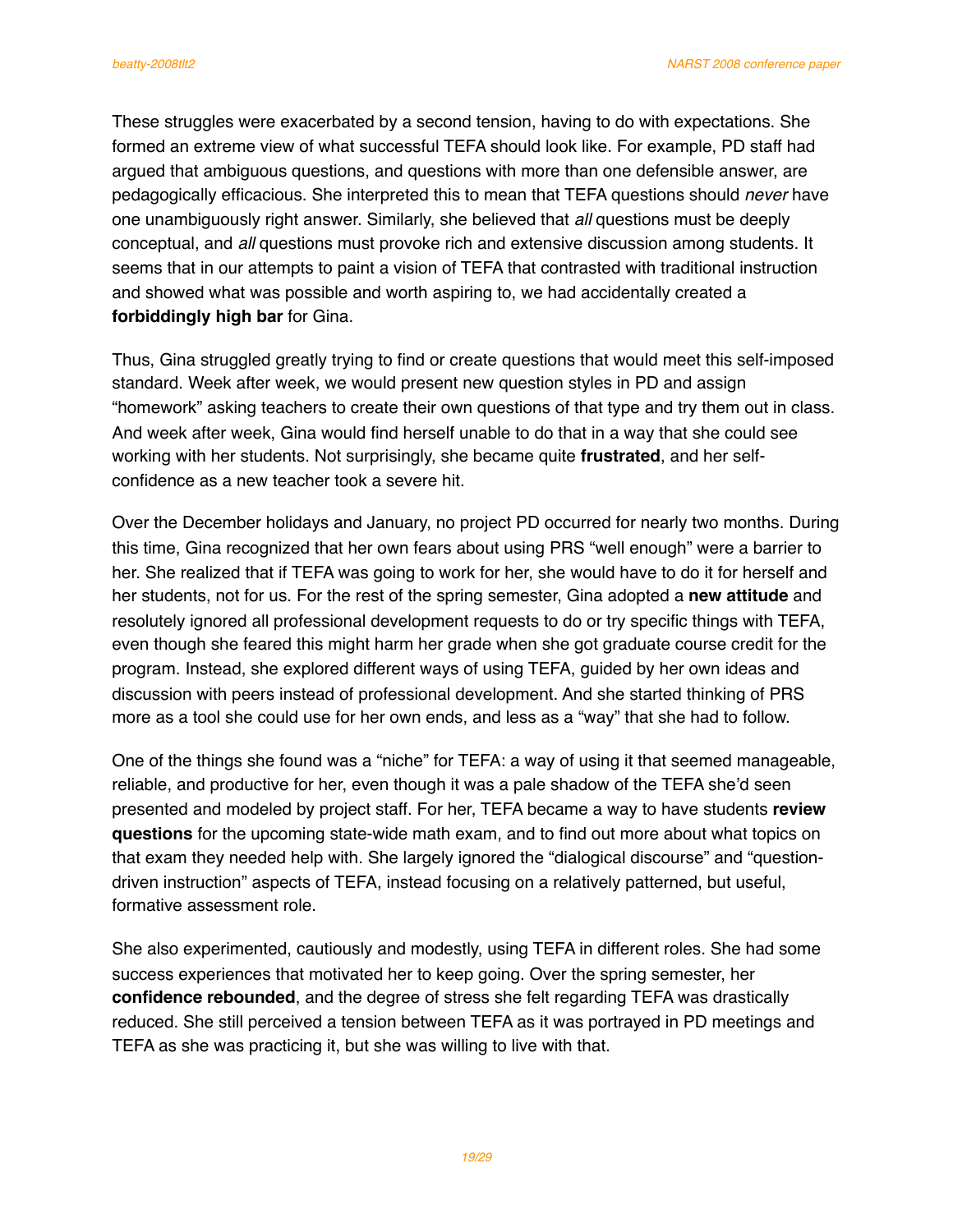Another tension that persisted was between her students' ability to behave responsibly in **smallgroup work** and Gina's desire to have more small-group experiences for them, both with and without TEFA. She persevered and had some limited successes with this. She also noticed that some classes were much better at small-group work than others, which reassured her that the source of the problem was with the students, not with her competence.

After the summer break, Gina confidently fell into a pattern of using TEFA every day to review for the state-wide exam. For the entire fall semester, however an intermittent and unpredictable **technical problem** with the school network prevented her from using her computer, and thus her CRS, perhaps one day a week or more. She found this very distressing. Interestingly, one year ago she had struggled to make herself use TEFA at all; now she felt hamstrung if she couldn't start every class with it.

Gina also continued **experimenting** with TEFA in different roles, gradually expanding her repertoire of ways she felt comfortable using it. She started spontaneously inserting "on-the-fly" questions, in order to gauge student understanding of something that had just occurred. She started adjusting instruction in real-time based on student responses. She linked TEFA to hands-on activities, using pairs of questions around an activity to first motivate it and then later assess and solidify learning from it. She made status-check questions a regular part of her TEFA pattern, asking students how confident they felt about a topic. She even began sprinkling in questions designed to foment discussion or provoke wrestling with challenging ideas exactly the use of TEFA that had so intimidated her a year ago.

In other words, she couldn't handle TEFA as the whole big intimidating entity she initially perceived it as. But by rejecting everything except a narrow and limited aspect, developing confidence and skill with that, and then gradually extending **at her own pace**, she has ended up making a relatively rich and varied implementation of TEFA an essential part of her instruction. And in the process, she seems to have raised her perceptions about what students are capable of handling, sharpened her appreciation of formative assessment, developed her ability to make agile adjustments in class, and become much more at home as a teacher.

# **part 3: findings**

# **a. some observations**

It is clear to us from the preceding four stories and from the remainder of our data that TEFA is hard, **change is hard**, TEFA can be intimidating, and that teachers need to develop a range of new skills to succeed with it. It is also clear that **teachers** *can* **change** and learn TEFA, and they can make significant progress in this over course of one year of professional development. In the lessons that we videotaped and analyzed from our first school, we have seen several changes exhibited by most teachers:

• the **time spent in discussion** during the question cycle increased;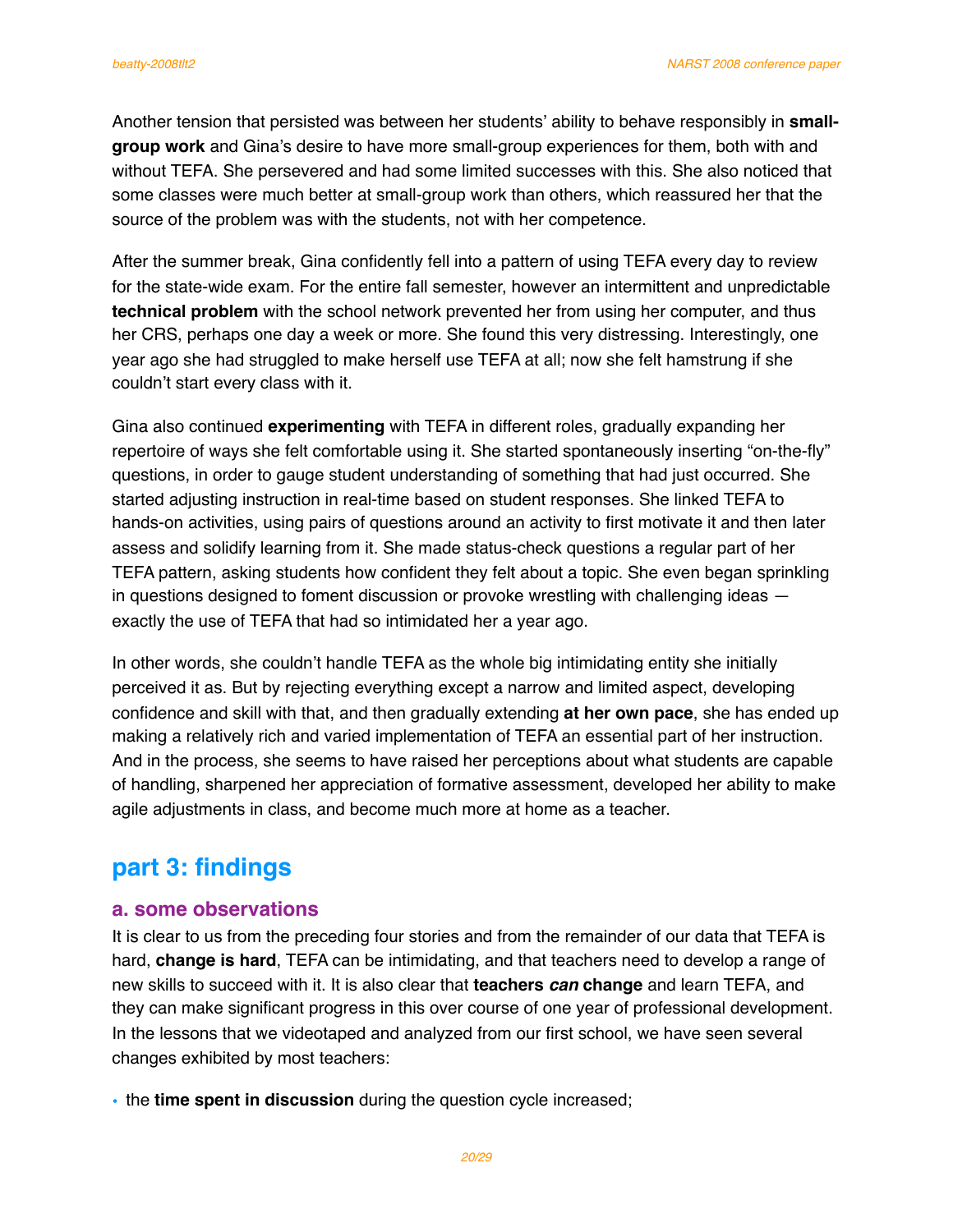- the **frequency of student-student interactions** during discussions increased;
- teachers' use of **IRE types of interactions** decreased, especially in the earlier parts of question cycles;
- teachers increased the variety of **discussion formats** that they used as part of the question cycle.

Furthermore, several teachers reported that the use of a CRS and TEFA helped them **gain more information** about how their students were thinking about concepts. And they reported (verified by videotape data and pre/post-taping interviews) instances where they **changed their lessons** as a result of the formative information that they gained about students' thinking.

The stories above depicted each teacher's coming to terms with TEFA as a path or "trajectory" he or she follows. One aspect of this trajectory is the skills learned and knowledge gained at each point in time. Individual teachers' learning trajectories are personal and idiosyncratic, but trajectories seem to share certain general features.

Earlier, we indicated that the skills necessary to master TEFA can be grouped into **five general skill areas**: using the technology, creating questions, orchestrating classroom discourse, understanding and adjusting to students, and integrating TEFA with all other constraints and context. It seems that teachers typically encounter and wrestle with the first three skill areas in that order. Operating the technology and dealing with glitches looms large to them at first, but most become comfortable with that within a month. Then, they realize that designing effective questions is more challenging than it at first appears, and spend much of the first year (or more) focused on this. Slightly later — usually before question design has been "mastered," but after some degree of comfort has been reached — teachers become concerned with the dynamics of their classroom discussion, and reconsider their role and practices in that.

The fourth skill area, which we colloquially refer to as "getting inside students' heads, and then knowing what to do about it," seems to stay implicit for the first year or more of TEFA learning. It is a factor, but not one that most teachers explicitly focus on. However, we have known at least one extremely proficient, experienced TEFA practitioner who claims that if he focuses on understanding what his students are thinking, everything else falls into place.

The fifth skill area, integrating TEFA with "everything else," is more idiosyncratic. Teachers' contexts (and their perceptions of those contexts) vary drastically, so both the degree and the nature of the challenge this skill area poses to them varies equally drastically. And, because context tends to change, this area must frequently be revisited. In general, this seems to be a skill area teachers worry about intermittently, and more strongly at the beginning of each academic term.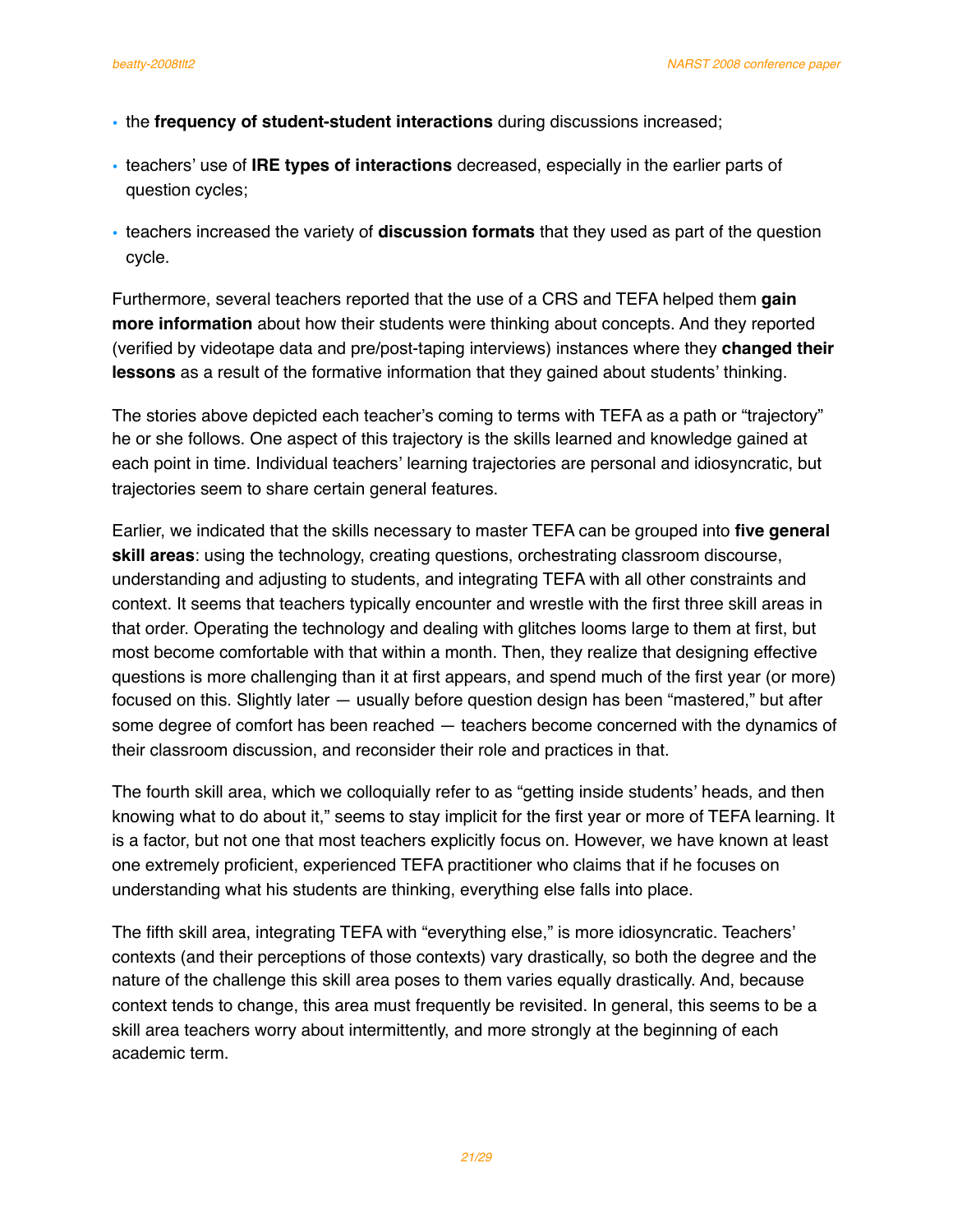Our four stories ended with the teachers in **very different places** on their trajectories. Tracy has become an expert user of TEFA, and we believe that she has incorporated it deeply into her way of being a teacher. Kim has steadily increased her proficiency in TEFA, and her conception of TEFA pedagogy has become increasingly similar to ours, but it is still a struggle and she has doubts about whether it is worth the time it requires. Gina has transformed TEFA into pedagogy that she is comfortable with and is using it extensively in her classes, in an increasing variety of roles. Finally, we saw that Renee has developed an understanding of TEFA consonant with ours, has had success using it in her classes in a careful and limited way, but has disassociated herself from the research project. One of the dominant findings of our study is that "all teachers are individuals," and the TEFA learning trajectory is idiosyncratic.

The TEFA learning trajectory is also **bumpy**. What we mean by this is that the changes in the teachers and in their pedagogy does not happen smoothly, as a continual and gradual progression. Rather, their conception of TEFA, their ways of using it, and their facility with it can vary considerably and shift suddenly as they wrestle with tensions and dissonances, experience seminal events, have insights, and get input from their peers and from the PD program.

Another phenomenon we have observed is that teachers need to find an *entry point* for TEFA: a way of using it and a niche for it within their practice that is within their "zone of proximal development" (ZPD, Vygotsky, 1978). That is, they must be able to envision a way of using TEFA that they believe is within their ability, is within their students' capacities, suits their subject matter and level, integrates with their overall teaching patterns, and will produce worthwhile results. Tracy found an easy entry point using TEFA for whole-class discussions about key chemistry concepts; Kim eventually developed one using TEFA to introduce new topics at the start of a class period; Gina struggled, feeling that TEFA was completely beyond her ZPD, but ultimately discovered one using TEFA for standardized exam preparation; and Renee had various success experiences, but did not seem to find a comfortable entry point or niche for TEFA within the year we studied her.

We have found that helping teachers learn TEFA gets more challenging as teachers get farther from the **PD staff's own background**, which is university-level physics instruction. We have more trouble communicating productively with middle school teachers than with high school teachers, and more trouble with mathematics or biological science teachers than with physical science teachers. The result is that many of these groups feel more "left on their own" to figure out TEFA and create effective questions. Differences in language are one source of difficulty: physicists talk about "problem solving" where biologists might talk about "model-based reasoning," and math teachers talk about "problem solving" but typically mean something more procedural and less conceptual. Differences between our pedagogical content knowledge (PCK, van Driel, Verloop & de Vos, 1998) and theirs is another source of difficulty: we are better at generating compelling examples of CRS questions or responses to student questions in subjects we have taught ourselves.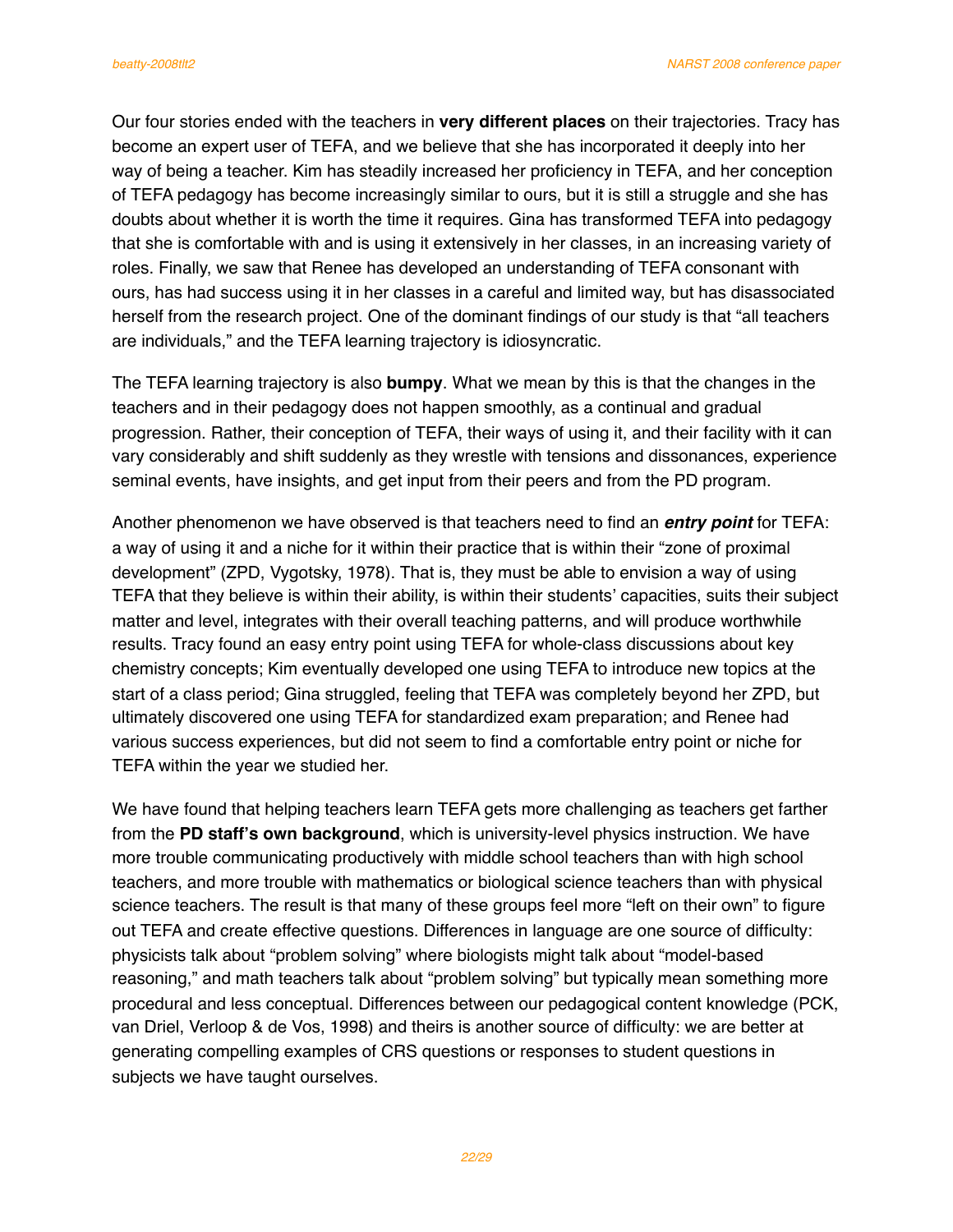

*Figure 3: Graphical representation of a model for the co-evolution of teacher and pedagogy.*

# **b. co-evolution model**

Looking more closely at stories of teacher change from the project, we have realized that a useful way to see and describe the process is in terms of:

- the **alignment or misalignment** (perceived as tensions) between a teacher's skills, views, and context, on the one hand, and her conceptualization of TEFA and attempts to enact it on the other;
- the **conflicts, struggles, and rewards** she experiences as a result of these alignments and misalignments;
- the **changes to her conceptualization of TEFA** and to her ways of attempting TEFA that occur in response to these conflicts, struggles, and rewards; and
- the **changes to her skills, perspectives, and general "way of being a teacher"** that also occur in response to the conflicts, struggles, and rewards.

This has led us to formulate our "model for the co-evolution of teacher and pedagogy" (figure 3). This model is the result of some very recent thinking on our part, and should be considered a work in progress.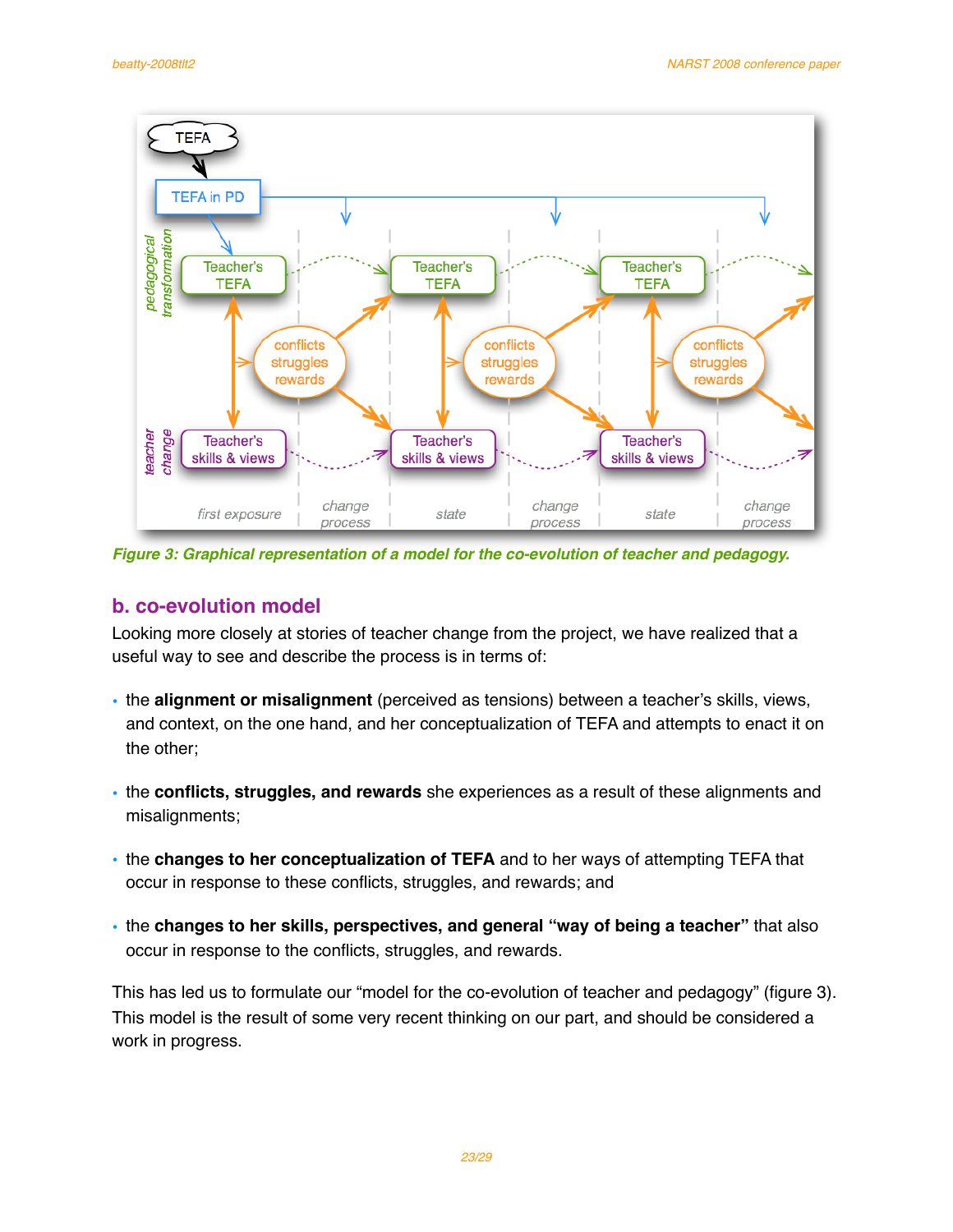TEFA, represented at the far top left of the figure, is the pedagogy that we hope the teachers will become skilled at and internalize, recognizing that exactly how they practice it will vary depending on who they are and how they perceive their context.

TEFA as represented in PD is not identical to TEFA itself; consciously and unconsciously, we stress some aspects, omit others, and communicate it in specific ways in response to the details of the PD situation and our assessments of the teachers and their needs. This representation of TEFA evolves over time as the PD program continues and we "adjust the message" in response to our observations of the teachers.

The understanding each teacher forms of TEFA is not identical to the TEFA we attempt to present, either, since all they experience will be filtered through the lens of their own preconceptions, sensitivities, and needs. Furthermore, the TEFA they aim to implement will be yet different, as they choose some portions, discard others, and generally adapt this **interpretation of a representation of TEFA** to fit their needs.

What the teacher brings to this  $-$  to the version of TEFA they aspire to implement  $-$  is everything that makes them who they are as a teacher: their values, beliefs, perceptions, and skills. In every case we have seen, this "who they are as a teacher" has some points of misalignment, some **tensions**, with TEFA as they understand it and aspire to practice it. Tensions result in **conflicts and struggles** that the teacher experiences in their practice of TEFA. We see these conflicts and struggles as the "**driving engine**" of teacher change: in attempting to resolve them, the teacher is motivated to either evolve their understanding of TEFA, adjust their ways of implementing TEFA, or grow in their views and skills.

Points of good alignment between teacher and TEFA — the opposite of "tensions" — can produce **rewarding experiences**, often unanticipated. These can also drive change as the teacher seeks to capture or maximize them, and they can confirm the teacher and provide motivation to continue with the struggle.

Thus, the model represents teacher change as **a series of transitions** or "change process" steps between states. The transitions are depicted as discrete and sequential, but they need not be; we have seen both gradual evolution (as in Tracy's case) and sudden change (as in Gina's). Ongoing professional development serves to help **mediate** these transitions, both by provoking additional tensions (for example, by "raising the bar" in terms of what quality TEFA implementation ought to aspire to), and by suggesting resolutions (for example, by teaching specific skills or suggesting alternative perspectives).

To us, a dominant and very significant feature of the model is that it can be viewed as **an evolving dialectic** between three "narratives." One, which is indicated only very generally and vaguely in figure 3, is our narrative as professional development staff: the evolution in our understanding of our participating teachers, the development of our PD skills and tools, and the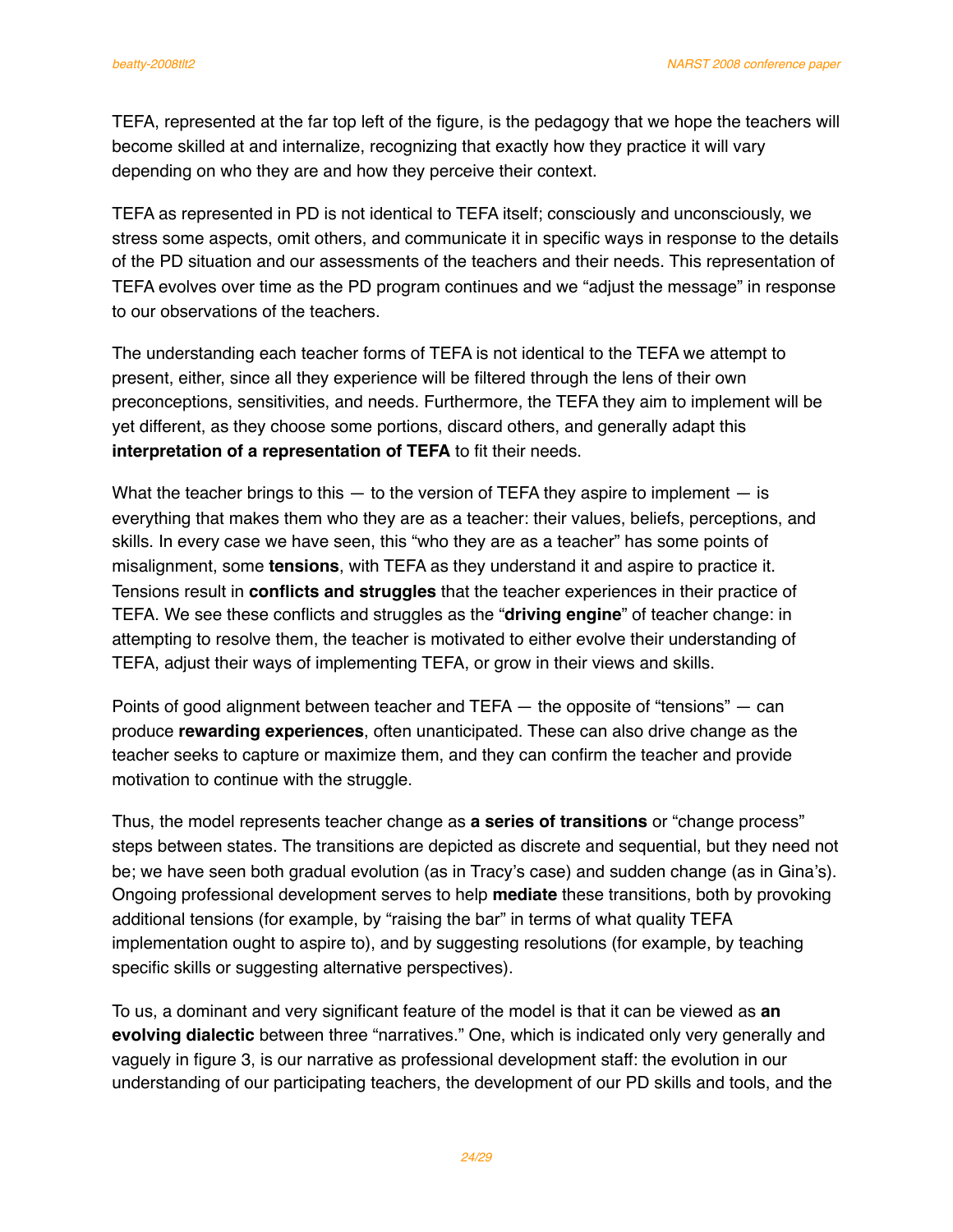"story" we present in PD. We intend to examine this narrative further and building a more detailed model of it in subsequent project work.

The other two narratives are internal to the teacher. One, which we have labeled "**teacher change**," is the story of the teacher's growth as a practitioner: acquisition of new skills, development of new perspectives, realization of new or newly emphasized values, and the like. This is the narrative we had been focused on when we began the project; we thought of professional development as helping teachers to develop skills and change views.

The second internal narrative, which we have labeled "**pedagogical transformation**," is new to our thinking. Although we acknowledged that every teacher would implement TEFA slightly differently, we desired to minimize the differences and aspired to good "implementation fidelity." Quite frankly, it was rather horrifying for us, TEFA's developers, to watch teachers such as Gina and Renee take a machete to TEFA, hacking off parts we saw as essential in order to come to terms with it  $-$  or, rather, in order make TEFA come to terms with them. But we have come to see such customization and personalization of TEFA as essential to the teacher learning process.

Thus, one can view the model vertically (in the figure), as a progression of states and transitions, where states are defined by tensions and their consequent conflicts and struggles, and transitions are defined by changes to the teacher and her enactment of TEFA. Or, one can view it horizontally, as two ongoing narratives, one describing change in the teacher and one describing change in her understanding and enactment of the pedagogy; the narratives are connected dialectically by the tensions and dissonances between them at any point in time.

# **c. implications**

Appreciating the significance of the "pedagogical transformation" narrative to the teacher change process has produced **a shift in our thinking** that goes much deeper than simply admitting that teachers will adapt our pedagogy, and accepting it as a necessary evil of professional development. We realized that we had implicitly been trying to recast our participating teachers in our own image, and make them our proxies in the classroom, teaching the way we would. Recognizing the necessity of the pedagogical transformation narrative in our model of the teacher change process, we are coming to think of our goal more as to help each teacher blossom in his or her own way, by providing a rich and powerful pedagogy *that they can and should adapt to their own strengths, needs, and outlook*. Language along these lines was always in our talk, but now we realize its implications much more deeply.

(In retrospect, this should have been obvious. Even those of us closely involved in developing, refining, and articulating TEFA do not implement it identically.)

This new perspective also challenges the utility of the "implementation fidelity" concept. Against what should a teacher's TEFA implementation be compared, if the goal is not to have all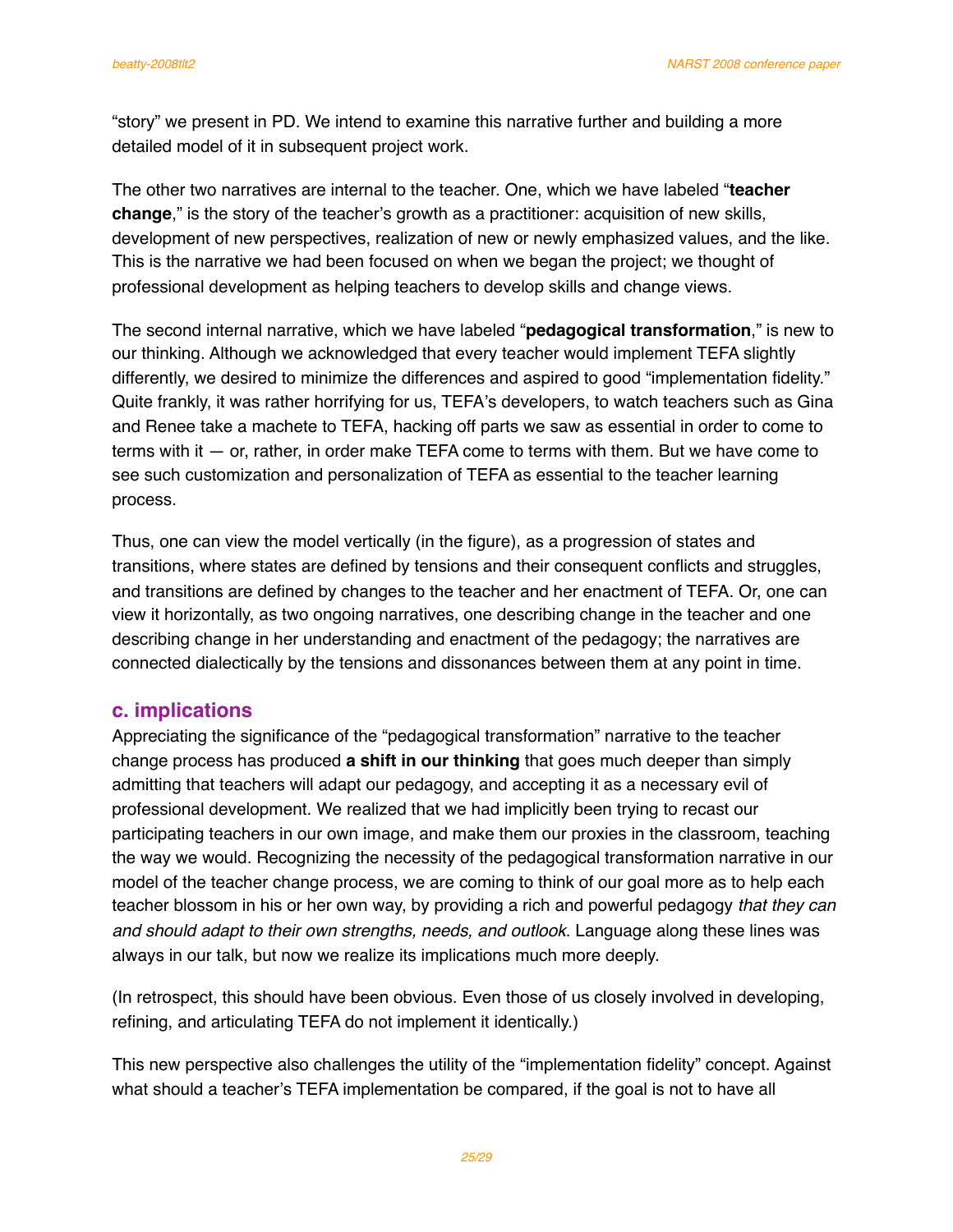teachers approach some hypothetical ideal implementation? A canonical reference implementation may be necessary for a study that seeks to establish the student learning impacts of TEFA, but measurements of fidelity must be suitably lenient in non-essentials.

We end with some other **implications for in-service teacher professional development** that arise from our co-evolution model or from our general findings and experiences to date.

- For PD to succeed, it must be **sustained over time** as teachers follow an extended process of personal change and pedagogical transformation.
- PD should be structured so that teachers have **multiple entry points** into the new practices, so that what they are exhorted to try does not exceed their ZPD.
- Given the impact of critical events in teachers' adoption of new practices, PD should help teachers **recognize seminal experiences** for what they are, and to help them use evidence about those events as a way to see that their new pedagogy is "sensible, beneficial, and enlightening" (Feldman, 2000).
- While PD should be sustained, **breaks from PD** (e.g., school holidays or summer vacation) can help teachers reassess their practice and reflect on the implications of what they have been learning.
- PD staff should monitor the **tensions and dissonances** that the teachers experience and provide strategies for eliminating or mitigating them, so that resulting conflicts and struggles do not seem insurmountable. Similarly, staff can help teachers **recognize the rewards** of new practices.
- Developing high-quality curriculum (CRS questions) for TEFA has been a major difficulty and source of stress for teachers. If possible, PD should provide at least a minimal core of curriculum materials suitable for each teacher's subject and level, so teachers can become familiar with the approach without the burden of curriculum design. At the very least, a wide **range of exemplary materials** are necessary, varied in subject, level, style, and goals.
- A PD program must strike a careful balance between **careful design** to address all requisite skill areas in an effective learning sequence, and **attentive responsiveness** to teachers' idiosyncratic and changing needs.
- Finally, the staff of a PD program should recognize the difficulty of communicating across disciplinary and teaching-level boundaries, and seek collaborators or other resources to help bridge gaps.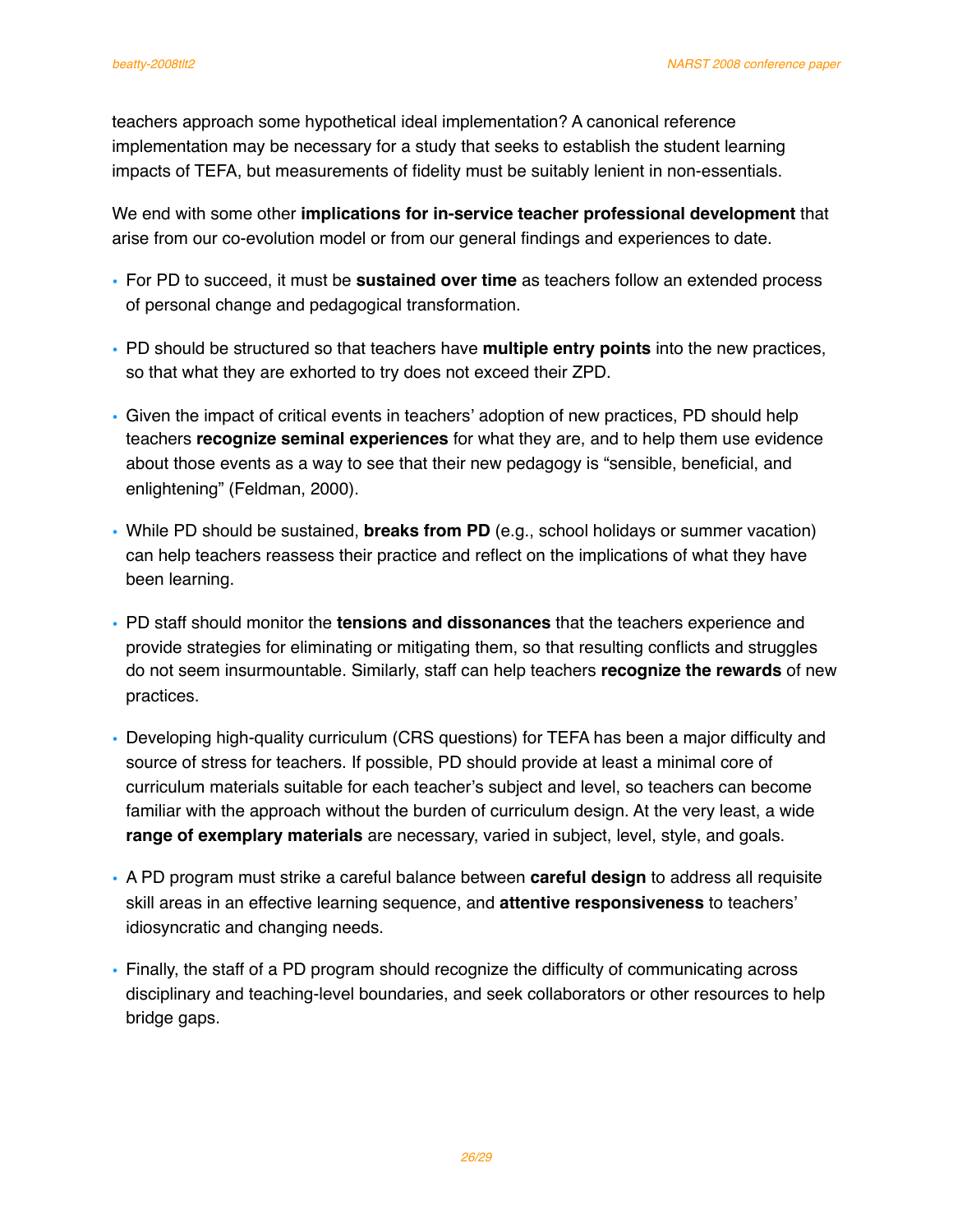# **d. the future**

At present, we are slightly more than half-way through the three-year intervention at our first site, still in the intensive first intervention year at our second site, and still collecting baseline data at our third and fourth sites. This means all findings herein should be considered preliminary.

In the future, we will be collecting data to substantiate these findings. We will also be modifying our PD design for sites 3 and 4, in order to take advantage of and test our co-evolution model of teacher change. With additional case study analysis, we hope to develop a more comprehensive description of teachers' TEFA learning pathways and stages, perhaps identifying distinct categories of teacher, common entry points, typical stumbling blocks, and the like. Further on in the project, we will turn to the development of more scalable PD and more scalable research instrumentation, as we look towards a controlled study of student learning impacts due to TEFA.

# **references**

Ball, D. and Cohen, D. (1999). Developing practice, developing practitioners: Toward a practicebased theory of professional education. In Sykes, G. and Darling-Hammond, L., editors, *Teaching as the Learning Profession: Handbook of Policy and Practice*, pages 3-32. Jossey Bass, San Francisco.

Banks, D. A., editor (2006). *Audience Response Systems in Higher Education: Applications and Cases*. Idea Group Inc., Hershey, PA.

Beatty, I. D. (2004). Transforming student learning with classroom communication systems. Research Bulletin ERB0403, Educause Center for Applied Research.

Beatty, I. D., Gerace, W. J., Leonard, W. J., and Dufresne, R. J. (2006a). Designing effective questions for classroom response system teaching. *American Journal of Physics*, *74*(1):31-39.

Beatty, I. D., Leonard, W. J., Gerace, W. J., and Dufresne, R. J. (2006b). Question driven instruction: Teaching science (well) with an audience response system. In Banks, D. A., editor, *Audience Response Systems in Higher Education: Applications and Cases*. Idea Group Inc., Hershey, PA.

Black, P., Harrison, C., Lee, C., Marshall, B., and Wiliam, D. (2002). *Working inside the black box: Assessment for learning in the classroom*. King's College London Department of Education and Professional Studies, London, UK.

Black, P. and Wiliam, D. (1998). Assessment and classroom learning. *Assessment in Education: Principles, Policy & Practice*, *5*(1):7-74.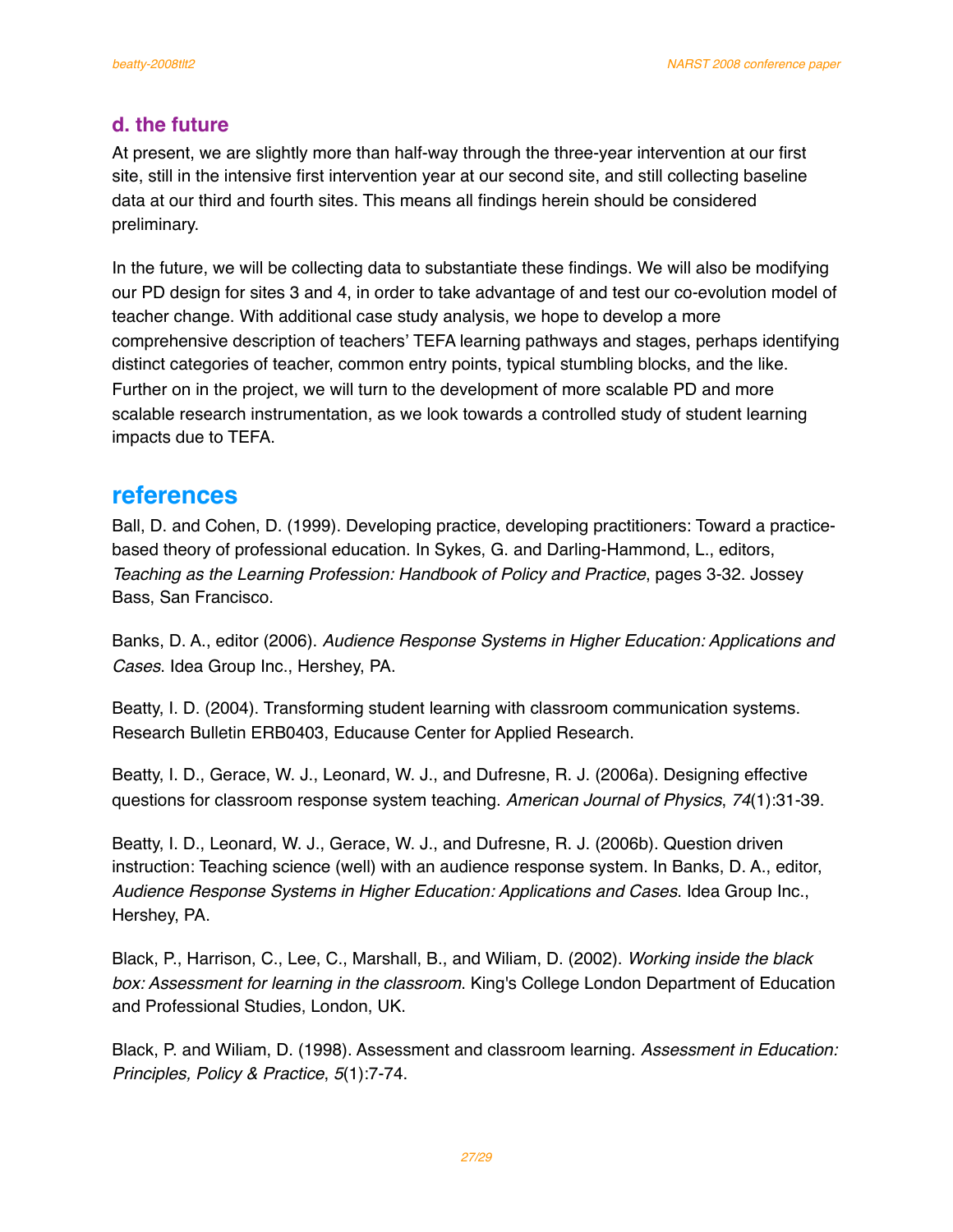Blum, L. (1999). Ethnicity, identity, and community. In Katz, M., Noddings, N., and Strike, K., editors, *Justice and Caring: The Search for Common Ground in Education*. Teachers College Press.

Carlsen, W. S. (2007). Language and science learning. In Abell, S. K. and Lederman, N. G., editors, *Handbook of Research on Science Education*, chapter 3, pages 57-74. Lawrence Erlbaum Associates, Mahwah, NJ.

Davis, K., Feldman, A. P., Irwin, C., Pedevillano, E., Capobianco, B., and Weiss, T. (2003). Wearing the letter jacket: Legitimate participation in a collaborative science, mathematics, engineering, and technology education reform project. *School Science and Mathematics*, 103(3):121-134.

Dufresne, R. J., Gerace, W. J., Leonard, W. J., Mestre, J. P., and Wenk, L. (1996). Classtalk: A classroom communication system for active learning. *Journal of Computing in Higher Education*, *7*:3-47.

Feldman, A. (1996). Enhancing the practice of physics teachers: Mechanisms for the generation and sharing of knowledge and understanding in collaborative action research. *Journal of Research in Science Teaching*, *33*(5):513-540.

Feldman, A. (2000). Decision making in the practical domain: A model of practical conceptual change. *Science Education*, 84(5):606-623.

Feldman, A. and Capobianco, B. M. (2008). Teacher learning of technology enhanced formative assessment. *Journal of Science Education and Technology*, *17*(1):82-99.

Feldman, A. and Minstrell, J. (2000). Action research as a research methodology for the study of the teaching and learning of science. In Kelly, E. and Lesh, R., editors, *Handbook of Research Design in Mathematics and Science Education*, pages 429-455. Lawrence Erlbaum Associates, Mahwah, NJ.

Feldman, A. P. and Capobianco, B. M. (2000). Action research in science education. Eric digest, ERIC Clearinghouse for Science, Mathematics, and Environmental Education, Columbus, OH.

Fies, C. and Marshall, J. (2006). Classroom response systems: A review of the literature. *Journal of Science Education and Technology*, *15*(1):101-109.

Hammer, D. (1996). More than misconceptions: Multiple perspectives on student knowledge and reasoning, and an appropriate role for education research. *American Journal of Physics*, *64*:1316-1325.

Hammer, D. and Elby, A. (2003). Tapping epistemological resources for learning physics. *Journal of Learning Sciences*, *12*:53-90.